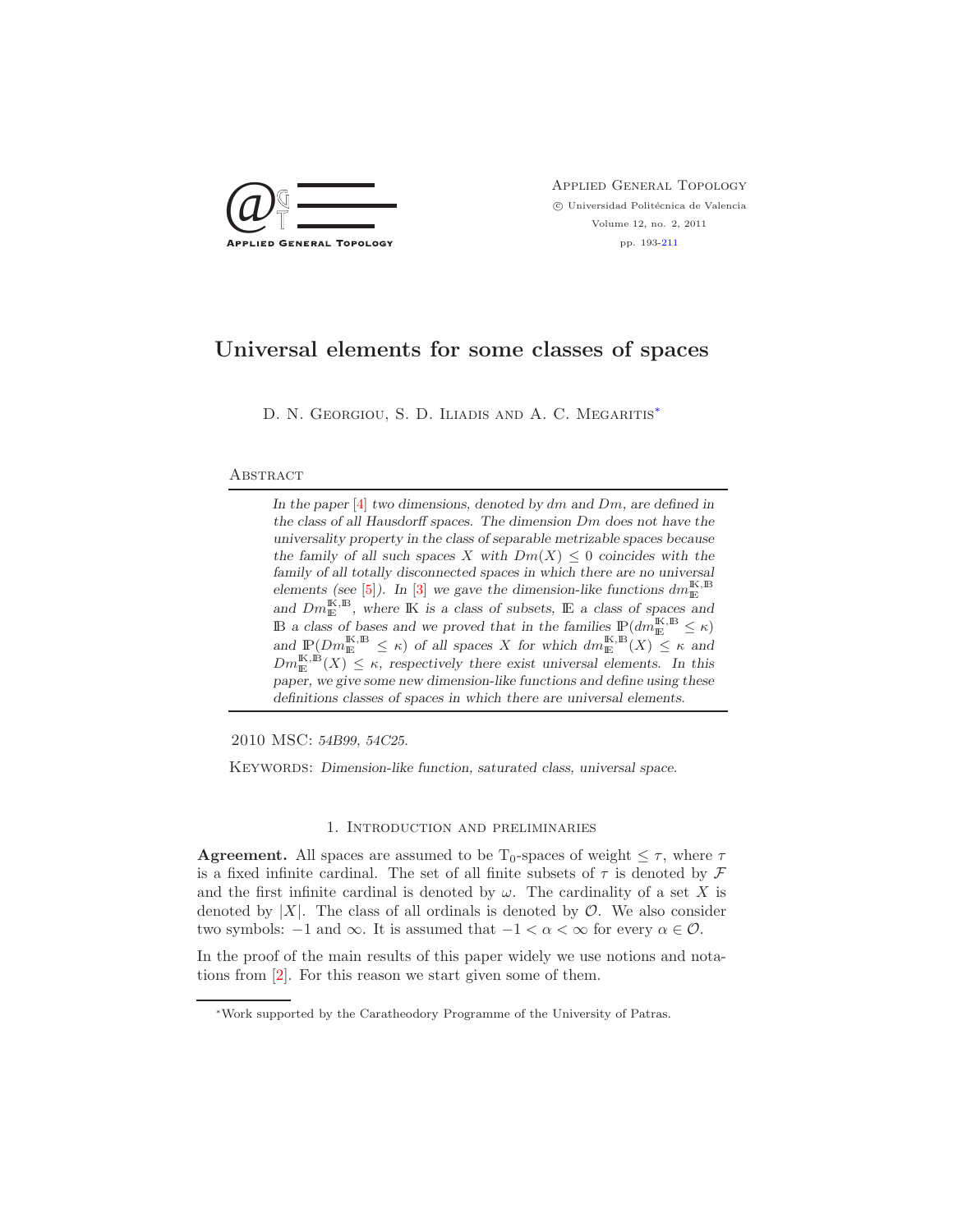We shall use the symbol "  $\equiv$  " in order to introduce new notations without mention this fact. If "  $\sim$  " is an equivalence relation on a non-empty set X, then the set of all equivalence classes of  $\sim$  is denoted by C( $\sim$ ).

Let S be an indexed collection of spaces. An indexed collection

$$
\mathbf{M} \equiv \{ \{ U_{\delta}^X : \delta \in \tau \} : X \in \mathbf{S} \}
$$
 (1)

where  $\{U^X_\delta : \delta \in \tau\}$  is an indexed base for X, is called a co-mark of S. The co-mark  $\tilde{M}$  of  $S$  is said to be a co-extension of a co-mark

$$
\mathbf{M}^+ \equiv \{ \{ V^X_\delta : \delta \in \tau \} : X \in \mathbf{S} \}
$$

of S if there exists a one-to-one mapping  $\theta$  of  $\tau$  into itself such that for every  $X \in \mathbf{S}$  and for every  $\delta \in \tau$ ,  $V_{\delta}^X = U_{\theta(\delta)}^X$ . The corresponding mapping  $\theta$  is called an indicial mapping from  $M^+$  to M.

Let

$$
\mathcal{R}_1 \equiv \{ \sim_1^s : s \in \mathcal{F} \}
$$

and

$$
\mathcal{R}_0 \equiv \{ \sim_0^s : s \in \mathcal{F} \}
$$

be two indexed families of equivalence relations on  $S$ . It is said that  $R_1$  is a final refinement of R<sub>0</sub> if for every  $s \in \mathcal{F}$  there exists  $t \in \mathcal{F}$  such that  $\sim_1^t \subseteq \sim_0^s$ .

An indexed family  $R \equiv \{ \sim^s : s \in \mathcal{F} \}$  of equivalence relations on S is said to be admissible if the following conditions are satisfied: (a)  $\sim^{\varnothing} = S \times S$ , (b) for every  $s \in \mathcal{F}$  the number of ∼<sup>s</sup>-equivalence classes is finite, and (c)  $\sim^s \subseteq \sim^t$ , if  $t \subseteq s$ . We denote by C(R) the set  $\cup$ {C(∼<sup>s</sup>) :  $s \in \mathcal{F}$ }. The minimal ring of subsets of **S** containing  $C(R)$  is denoted by  $C^{\diamond}(R)$ .

Consider the co-mark (1) of S. We denote by

$$
\mathbf{R}_{\mathbf{M}} \equiv \{ \sim_{\mathbf{M}}^s : s \in \mathcal{F} \}
$$

the indexed family of equivalence relations  $\sim_M^s$  on S defined as follows: for every X,  $Y \in \mathbf{S}$  we set  $X \sim_M^s Y$  if and only if there exists an isomorphism i of the algebra of subsets of X generated by the set  $\{U^X_\delta : \delta \in s\}$  onto the algebra of subsets of Y generated by the set  $\{U^Y_\delta : \delta \in s\}$  such that  $i(U^X_\delta) = U^Y_\delta$ , for every  $\delta \in s$ . Also, we set  $\sim_M^{\mathcal{B}} = \mathbf{S} \times \mathbf{S}$ . An admissible family R of equivalence relations on S is said to be M-*admissible* if R is a final refinement of  $R_M$ .

Let R  $\equiv \{\sim^s: s \in \mathcal{F}\}\$ be an M-admissible family of equivalence relations on S. On the set of all pairs  $(x, X)$ , where  $X \in S$  and  $x \in X$ , we consider an equivalence relation, denoted by  $\sim_R^{\mathbf{M}}$ , as follows:  $(x, X) \sim_R^{\mathbf{M}}(y, Y)$  if and only if X ∼<sup>s</sup> Y for every  $s \in \mathcal{F}$ , and either  $x \in U_{\delta}^X$  and  $y \in U_{\delta}^Y$  or  $x \notin U_{\delta}^X$  and  $y \notin U_{\delta}^Y$  for every  $\delta \in \tau$ . The set of all equivalence classes of the relation  $\sim_R^{\mathbf{M}}$ is denoted by  $T(M, R)$  or simply by T.

For every  $H \in C^{\diamond}(R)$  the set of all  $a \in T(M, R)$  for which there exists an element  $(x, X) \in \mathbf{a}$  such that  $X \in \mathbf{H}$  is denoted by T(H). For every  $\delta \in \tau$  and  $\mathbf{H} \in \mathrm{C}^{\diamond}(R)$  we denote by  $U_{\delta}^{\mathrm{T}}(\mathbf{H})$  the set of all  $\mathbf{a} \in \mathrm{T}(\mathbf{M}, R)$  for which there exists an element  $(x, X) \in \mathbf{a}$  such that  $X \in \mathbf{H}$  and  $x \in U_{\delta}^X$ .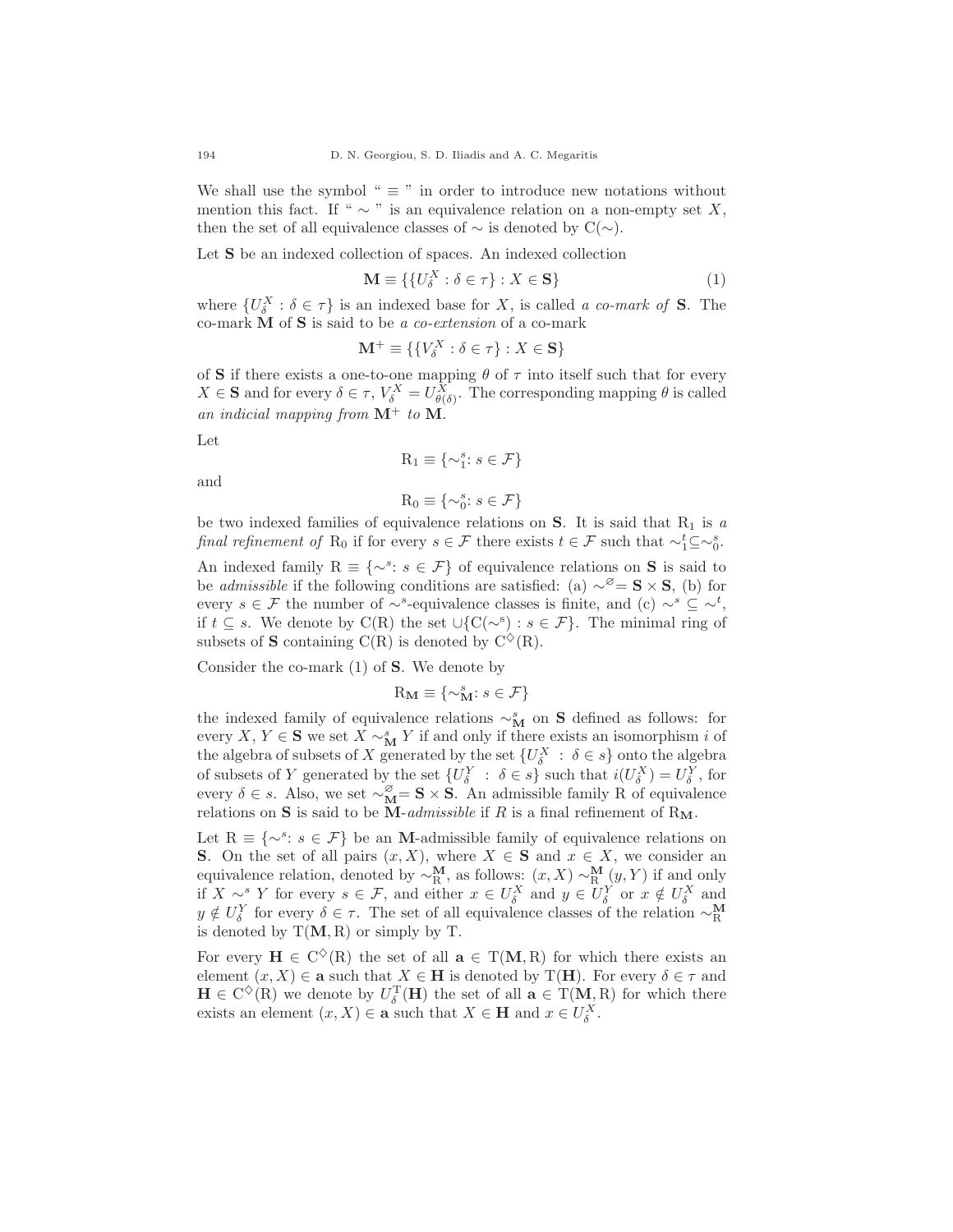For every subset  $\kappa$  of  $\tau$  and  $\mathbf{L} \in C^{\diamondsuit}(\mathbb{R})$  we set

- (1)  $B_{\diamondsuit}^T \equiv \{ U_{\delta}^T(H) : \delta \in \tau \text{ and } H \in C^{\diamondsuit}(R) \}.$
- (2)  $B_{\diamondsuit,\kappa}^T \equiv \{U_{\delta}^T(H) : \delta \in \kappa \text{ and } H \in C^{\diamondsuit}(R)\}.$
- (3)  $B_{\diamondsuit,\kappa}^{\mathbf{L}} \equiv \{U_{\delta}^{\mathrm{T}}(\mathbf{H}) \in B_{\diamondsuit,\kappa}^{\mathrm{T}} : \mathbf{H} \subseteq \mathbf{L}\}.$

Under some simple (set-theoretical) conditions on R the set  $B^T_{\diamondsuit}$  is a base for a topology on the set  $T(M, R)$  such that the corresponding space is a  $T_0$ -space of weight  $\leq \tau$ . Moreover, if for every  $X \in \mathbf{S}$  the set  $\{U_{\delta}^X : \delta \in \kappa\}$  is a base for X, then the set  $B_{\diamondsuit,\kappa}^T$  is a base for the same topology on T(M, R). Therefore, the family  $B_{\diamondsuit,\kappa}^{\mathbf{L}}$  is a base for T(**L**). (See Corollary 1.2.8 and Proposition 1.2.9 in  $[2]$ ).

For every element X of S there exists a natural embedding  $i_{\text{T}}^{X}$  of X into the space T(M, R) defined as follows: for every  $x \in X$ ,  $i_{\text{T}}^{X}(x) = \mathbf{a}$ , where  $\mathbf{a}$  is the element of  $T(M, R)$  containing the pair  $(x, X)$ . Thus, we have constructed containing space T(M, R) for S of weight  $\leq \tau$ .

Suppose that for every  $X \in \mathbf{S}$  a subset  $Q^X$  of X is given. The set

$$
\mathbf{Q} \equiv \{Q^X : X \in \mathbf{S}\}\tag{2}
$$

is called a restriction of  $S$ . Let  $F$  be a class of subsets. A restriction  $Q$  of an indexed collection S of spaces is said to be a F-restriction if  $(Q^X, X) \in \mathbb{F}$  for every  $X \in \mathbf{S}$ .

Consider the restriction (2) of **S**. The trace on **Q** of the co-mark **M** of **S** is the co-mark

$$
\mathbf{M}|\mathbf{Q} \equiv \{ \{ U_{\delta}^X \cap Q^X : \delta \in \tau \} : Q^X \in \mathbf{Q} \}
$$

of Q. The trace on Q of an equivalence relation  $\sim$  on S is the equivalence relation on Q denoted by  $\sim$ |<sub>Q</sub> and defined as follows:  $Q^X \sim$ |<sub>Q</sub> $Q^Y$  if and only if  $X \sim Y$ . Let  $R \equiv \{ \sim^s : s \in \mathcal{F} \}$  be an indexed family of equivalence relations on S. The trace on Q of the family R is the family  $R|_{\mathbf{Q}} \equiv \{ \sim^s |_{\mathbf{Q}} : s \in \mathcal{F} \}$  of equivalence relations on **Q**. The trace on **Q** of an element **H** of  $C^{\diamond}(R)$  is the element

$$
\mathbf{H}|_{\mathbf{Q}} \equiv \{Q^X \in \mathbf{Q} : X \in \mathbf{H}\}
$$

of  $C^{\diamondsuit}(R|_{\mathbf{Q}})$ .

The M-admissible family R of equivalence relations on S is said to be  $(M, Q)$ admissible if  $R|_{\mathbf{Q}}$  is an  $\mathbf{M}|_{\mathbf{Q}}$ -admissible family of equivalence relations on  $\mathbf{Q}$ .

If R is an  $(M, Q)$ -admissible family of equivalence relations on S, then we can consider the containing space  $T(M|_{\mathbf{Q}}, R|_{\mathbf{Q}})$  for the indexed collection  $\mathbf{Q}$ corresponding to the co-mark  $M|_Q$  and the  $M|_Q$ -admissible family  $R|_Q$ . The containing space  $T(M|_{\mathbf{Q}}, R|_{\mathbf{Q}})$  is denoted briefly by  $T|_{\mathbf{Q}}$ . There exists a natural embedding of  $T(M|_{\mathbf{Q}}, R|_{\mathbf{Q}})$  into  $T(M, R)$ . So we can consider the containing space  $T(M|_{\mathbf{Q}}, R|_{\mathbf{Q}})$  as a subspace of the space  $T(M, R)$ . The subsets of this form will be called *specific subsets* of  $T(M, R)$ .

A class IP of spaces is said to be saturated if for every indexed collection S of spaces belonging to  $\mathbb P$  there exists a co-mark  $\mathbf{M}^+$  of  $\mathbf S$  satisfying the following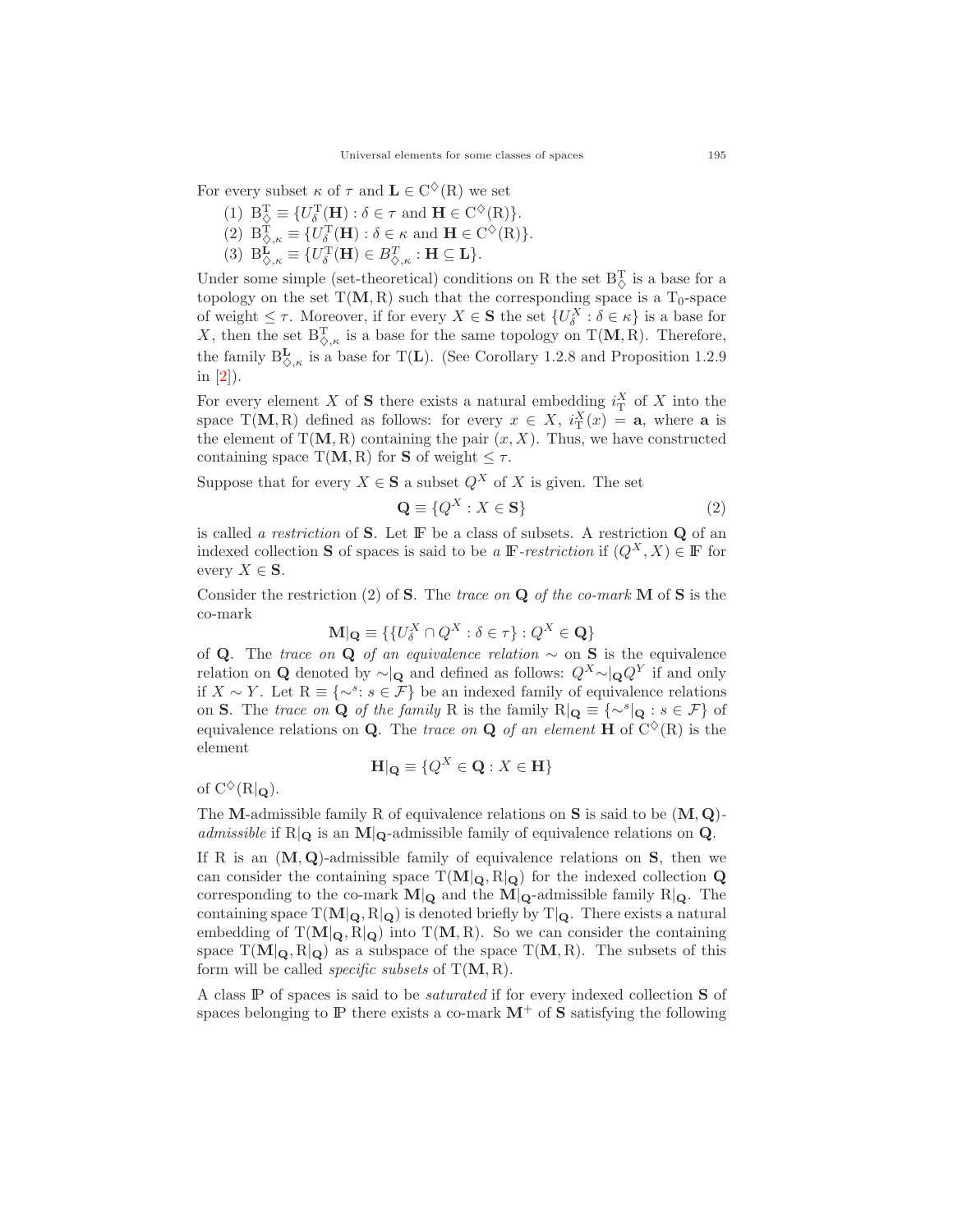condition: for every co-extension  $M$  of  $M^+$  there exists an M-admissible family  $R^+$  of equivalence relations on S such that for every admissible family R of equivalence relations on **S**, which is a final refinement of  $R^+$ , and for every  $\mathbf{L} \in C^{\diamondsuit}(\mathbb{R})$  the space  $T(\mathbf{L})$  belongs to  $\mathbb{P}$ .

The co-mark  $M^+$  is said to be an initial co-mark of S corresponding to the class IP and the family R is said to be an initial family of  $S$  corresponding to the co-mark M and the class IP.

**Agreement.** In what follows we denote by  $\nu$  a fixed cardinal greater than  $\omega$ and less than or equal to  $\tau$ .

**Notation.** For every dimension-like function  $df_{\nu}$ , with as domain the class of all spaces and as range the class  $\mathcal{O} \cup \{-1, \infty\}$ ; and for every  $\alpha \in \{-1\} \cup \mathcal{O}$ , we denote by  $\mathbb{P}(df_{\nu} \leq \alpha)$  the class of all spaces X with  $df_{\nu}(X) \leq \alpha$ .

2. THE DIMENSION-LIKE FUNCTIONS:  $dm_{\mathbb{E},\nu}^{\mathbb{K},\mathbb{B}}$  and  $Dm_{\mathbb{E},\nu}^{\mathbb{K},\mathbb{B}}$ 

In this section we give some new dimension-like functions and define using these definitions classes of spaces in which there are universal elements. The proofs of these results are similar to the proofs of the results in [\[3\]](#page-18-3), for this reason are omitted.

**Definition 2.1** (see [\[1\]](#page-18-5)). Let A and B be two disjoint subsets of a space X. We say that a subset  $L$  of  $X$  separates  $A$  and  $B$  if there exist two open subsets U and W of X such that: (a)  $A \subseteq U$ ,  $B \subseteq W$ , (b)  $U \cap W = \emptyset$ , and (c)  $X \setminus L = U \cup W$ .

**Definition 2.2** (see [\[3\]](#page-18-3)). A class  $E$  of spaces is said to be  $E$ -hereditaryseparated, where  $\mathbb B$  is a class of bases, if for every element X of  $\mathbb E$  there exists a B-base  $B^X \equiv \{U_\delta : \delta \in \tau\}$  for X such that for every two elements  $U_{\delta_1}$  and  $U_{\delta_2}$  of  $B^X$  with  $\text{Cl}(U_{\delta_1}) \cap \text{Cl}(U_{\delta_2}) = \varnothing$  there exists a subset L of X separating the sets  $Cl(U_{\delta_1})$  and  $Cl(U_{\delta_2})$  and belonging to E.

We note that if E is B-hereditary-separated, then  $\emptyset \in \mathbb{E}$ . This follows by the fact that the empty set is the unique subset of X separating the elements  $\varnothing$ and X of  $B^X$ .

Definition 2.3. Let IB be a class of bases, IE a IB-hereditary-separated class of spaces, and IK a class of subsets with  $(X, X) \in \mathbb{K}$  for every space X. We denote by  $dm_{\mathbb{E},\nu}^{\mathbb{K},\mathbb{B}}$  and  $Dm_{\mathbb{E},\nu}^{\mathbb{K},\mathbb{B}}$  the *dimension-like functions* with as domain the class of all spaces and as range the class  $\mathcal{O} \cup \{-1, \infty\}$  satisfying the following conditions:

- (1)  $dm_{\mathbb{E},\nu}^{\mathbb{K},\mathbb{B}}(X) = Dm_{\mathbb{E},\nu}^{\mathbb{K},\mathbb{B}}(X) = -1$  if and only if  $X \in \mathbb{E}$ .
- (2)  $Dm_{\mathbb{E},\nu}^{\mathbb{K},\mathbb{B}}(X) \leq \alpha, \alpha \in \mathcal{O}$ , if and only if there exists a B-base  $B^X \equiv$  $\{U_{\delta} : \delta \in \tau\}$  for X such that for every two elements  $U_{\delta_1}, U_{\delta_2}$  of  $B^X$ with  $Cl(U_{\delta_1}) \cap Cl(U_{\delta_2}) = \varnothing$  there exists a subset L of X separating Cl( $U_{\delta_1}$ ) and Cl( $U_{\delta_2}$ ) with  $dm_{\mathbb{E},\nu}^{\mathbb{K},\mathbb{B}}(L) < \alpha$ .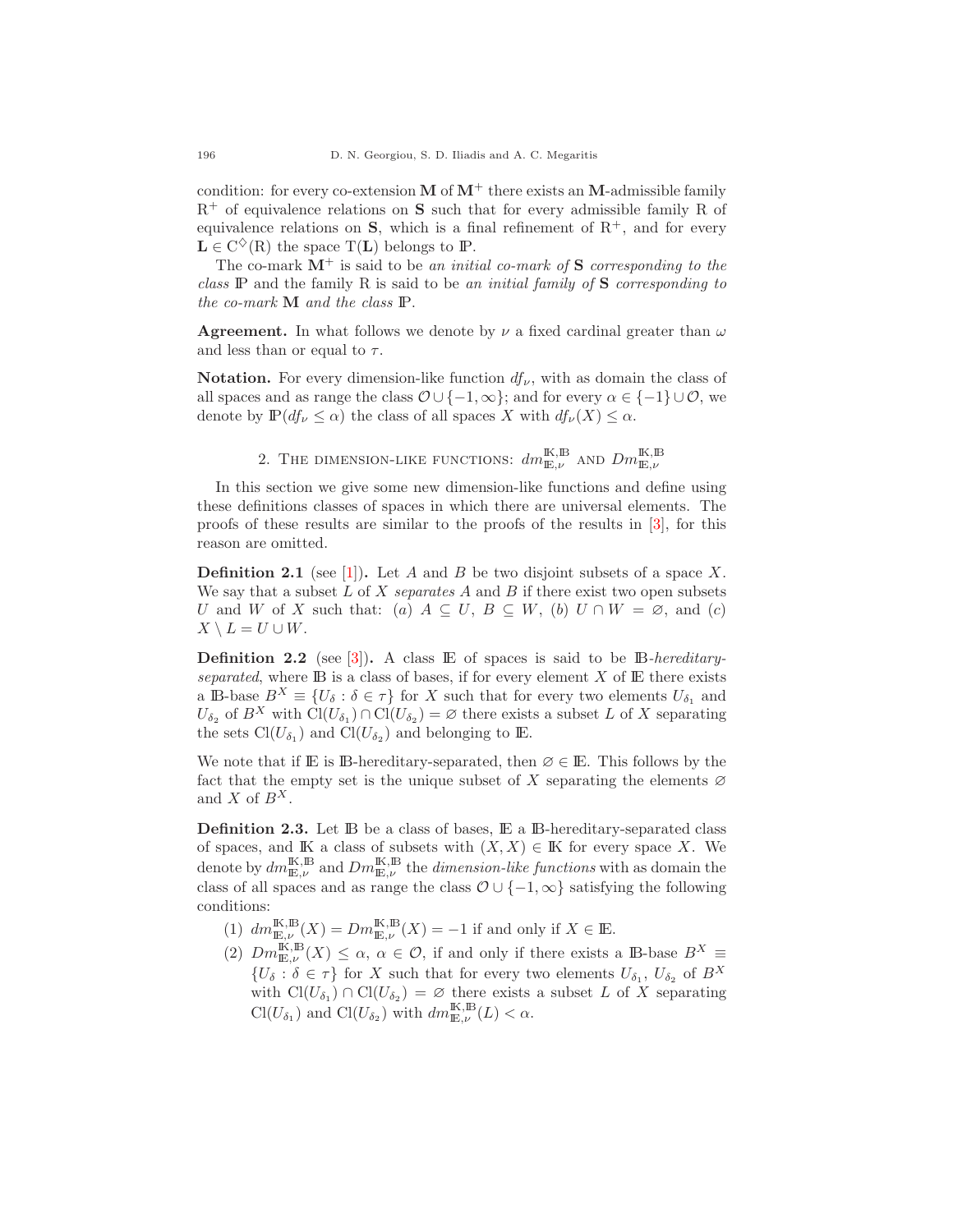(3)  $dm_{\mathbb{E},\nu}^{\mathbb{K},\mathbb{B}}(X) \leq \alpha, \alpha \in \mathcal{O}$ , if and only if  $X = \bigcup \{S_i : i \in \nu\}$  such that: (a) the subset  $S_i$  of X is closed, (b)  $(S_i, X) \in \mathbb{K}$ , and (c)  $Dm_{\mathbb{E},\nu}^{\mathbb{K},\mathbb{B}}(S_i) \leq \alpha$ ,  $i \in \nu$ .

Therefore,  $dm_{\mathbb{E},\nu}^{\mathbb{K},\mathbb{B}}(X) = \infty$  (respectively,  $Dm_{\mathbb{E},\nu}^{\mathbb{K},\mathbb{B}}(X) = \infty$ ) if and only if the inequality  $dm_{\mathbb{E},\nu}^{\mathbb{K},\mathbb{B}}(X) \leq \alpha$  (respectively,  $Dm_{\mathbb{E},\nu}^{\mathbb{K},\mathbb{B}}(X) \leq \alpha$ ) is not true for every  $\alpha \in \mathcal{O}$ .

## Remark 2.4.

(1) In order that the above definition to be well defined we need to show that if for a space X we have  $Dm_{\mathbb{E},\nu}^{\mathbb{K},\mathbb{B}}(X) = dm_{\mathbb{E},\nu}^{\mathbb{K},\mathbb{B}}(X) = -1$ , then  $Dm_{\mathbb{E},\nu}^{\mathbb{K},\mathbb{B}}(X) \leq 0$  and  $dm_{\mathbb{E},\nu}^{\mathbb{K},\mathbb{B}}(X) \leq 0$ .

For dimension-like function  $Dm_{\mathbb{E},\nu}^{\mathbb{K},\mathbb{B}}$  this follows immediately by the fact that  $X \in \mathbb{E}$  and the class  $\mathbb{E}$  is B-hereditary-separated.

For dimension-like function  $dm_{\mathbb{E},\nu}^{\mathbb{K},\mathbb{B}},$  we have  $(a)$   $X = \{S_i : i \in \nu\},$ where  $S_i = X$ , (b)  $(X, X) \in \mathbb{K}$ , and (c)  $Dm_{\mathbb{E}, \nu}^{\mathbb{K}, \mathbb{B}}(X) = -1 \leq 0$ , which means that  $dm_{\mathbb{E},\nu}^{\mathbb{K},\mathbb{B}}(X) \leq 0$ .

(2) For  $\nu = \omega$  the dimension-like functions  $dm_{\mathbb{E},\nu}^{\mathbb{K},\mathbb{B}}$  and  $Dm_{\mathbb{E},\nu}^{\mathbb{K},\mathbb{B}}$  coincide with the dimension-like functions  $dm_{\mathbb{E}}^{\mathbb{K},\mathbb{B}}$  and  $Dm_{\mathbb{E}}^{\mathbb{K},\mathbb{B}}$ , respectively which are defined in [\[3\]](#page-18-3).

**Proposition 2.5.** For every space  $X$  we have

$$
dm_{\mathbb{E},\nu}^{\mathbb{K},\mathbb{B}}(X) \leq Dm_{\mathbb{E},\nu}^{\mathbb{K},\mathbb{B}}(X).
$$

**Proposition 2.6.** For every space X,  $Dm_{\mathbb{E},\nu}^{\mathbb{K},\mathbb{B}}(X) \in \{-1,\infty\} \cup \tau^+$  and, therefore,  $dm_{\mathbb{E},\nu}^{\mathbb{K},\mathbb{B}}(X) \in \{-1,\infty\} \cup \tau^+.$ 

**Theorem 2.7.** Let  $\mathbb B$  be a saturated class of bases,  $\mathbb E$  a saturated  $\mathbb B$ -hereditaryseparated class of spaces, and K a saturated class of subsets with  $(X, X) \in \mathbb{K}$ for every space X. Then, for every  $\kappa \in \{-1\} \cup \omega$  the classes  $\mathbb{P}(dm_{\mathbb{E},\nu}^{\mathbb{K},\mathbb{B}} \leq \kappa)$ and  $\mathbb{P}(Dm_{\mathbb{E},\nu}^{\mathbb{K},\mathbb{B}} \leq \kappa)$  are saturated.

**Corollary 2.8.** For every  $\kappa \in \omega$  in the classes

$$
\mathbb{P}(dm_{\mathbb{E},\nu}^{\mathbb{K},\mathbb{B}} \leq \kappa) \quad and \quad \mathbb{P}(Dm_{\mathbb{E},\nu}^{\mathbb{K},\mathbb{B}} \leq \kappa)
$$

there exist universal elements.

Corollary 2.9. Let  $\mathbb P$  be one of the following classes

- (a) the class of all (completely) regular spaces of weight  $\leq \tau$ ,
- (b) the class of all (completely) regular countable-dimensi-onal spaces of  $weight < \tau$ ,
- (c) the class of all (completely) regular strongly countable-dimensional spaces of weight  $\leq \tau$ ,
- (d) the class of all (completely) regular locally finite-dimensional spaces of weight  $\leq \tau$ , and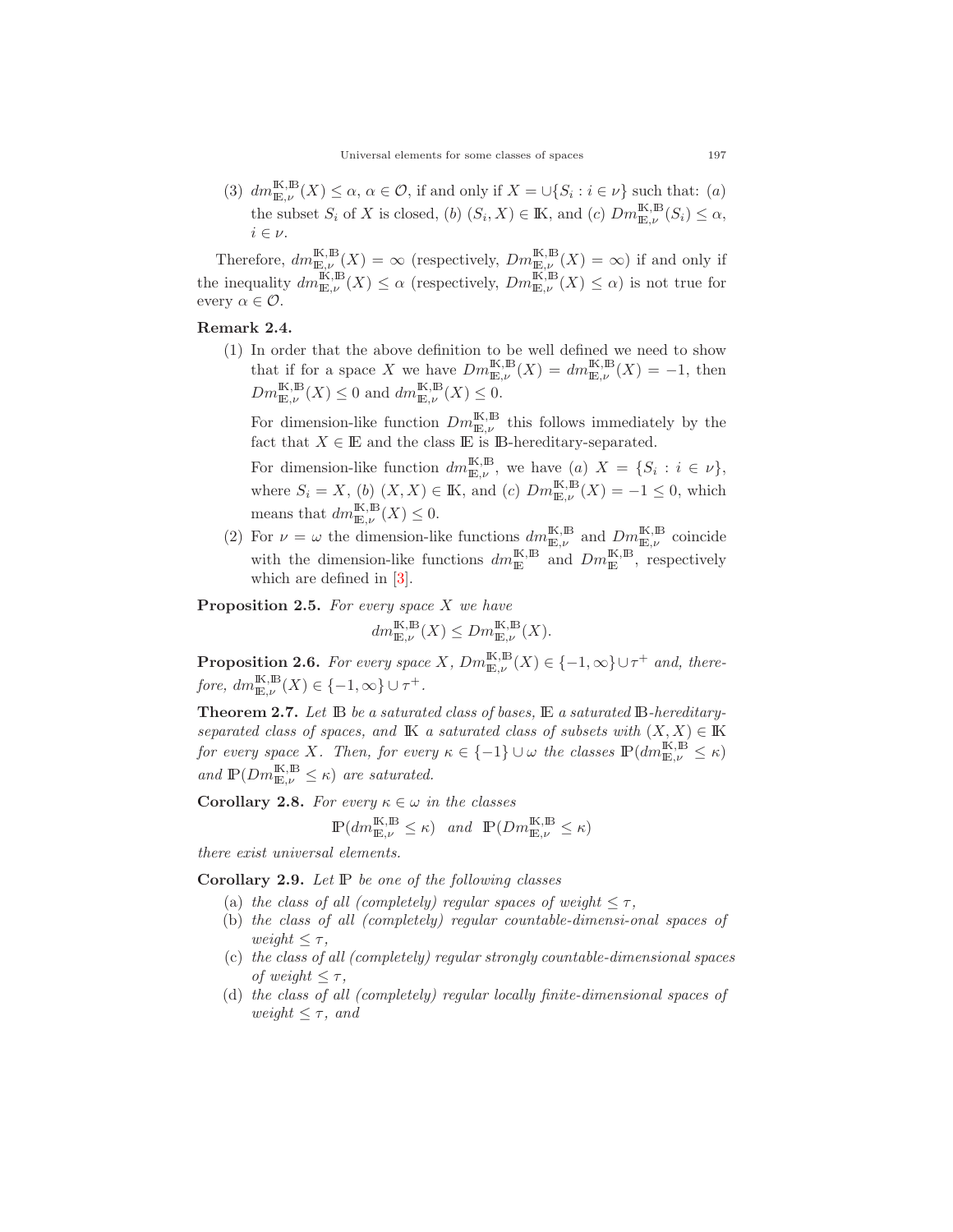(e) the class of all (completely) regular spaces X of weight  $\leq \tau$  such that  $\text{ind}(X) \leq \alpha \in \tau^+.$ 

Then, for every  $\kappa \in \omega$  in the classes

$$
\mathbb{P}(dm^{\mathbb{K},\mathbb{B}}_{\mathbb{E},\nu}\leq \kappa)\cap \mathbb{P} \ \ \text{and} \ \ \mathbb{P}(Dm^{\mathbb{K},\mathbb{B}}_{\mathbb{E},\nu}\leq \kappa)\cap \mathbb{P}
$$

there exist universal elements.

3. THE DIMENSION-LIKE FUNCTIONS: 
$$
w \text{-} dm_{\mathbb{E},\nu}^{\mathbb{K},\mathbb{B}}
$$
 and  $w \text{-} Dm_{\mathbb{E},\nu}^{\mathbb{K},\mathbb{B}}$ 

Definition 3.1. A class  $E$  of spaces is said to be  $E$ -weakly-hereditary-separated, where  $\mathbb B$  is a class of bases, if for every element X of  $\mathbb E$  there exists a  $\mathbb B$ -base  $B^X \equiv \{U_\delta : \delta \in \tau\}$  for X such that for every two elements  $U_{\delta_1}$  and  $U_{\delta_2}$  of  $B^X$ with  $\text{Cl}(U_{\delta_1}) \cap U_{\delta_2} = \varnothing$  there exists a subset L of X separating the sets  $\text{Cl}(U_{\delta_1})$ and  $U_{\delta_2}$  and belonging to E.

We note that if  $E$  is B-weakly-hereditary-separated, then  $\varnothing \in E$ . This follows by the fact that the empty set is the unique subset of  $X$  separating the elements  $\varnothing$  and X of  $B^X$ .

Definition 3.2. Let B be a class of bases, E a B-weakly-hereditary-separated class of spaces, and IK a class of subsets with  $(X, X) \in \mathbb{K}$  for every space X. We denote by  $w$ -d $m_{\mathbb{E},\nu}^{\mathbb{K},\mathbb{B}}$  and  $w$ -D $m_{\mathbb{E},\nu}^{\mathbb{K},\mathbb{B}}$  the *dimension-like functions* with as domain the class of all spaces and as range the class  $\mathcal{O} \cup \{-1, \infty\}$  satisfying the following conditions:

- (1)  $w \cdot dm_{\mathbb{E},\nu}^{\mathbb{K},\mathbb{B}}(X) = w \cdot Dm_{\mathbb{E},\nu}^{\mathbb{K},\mathbb{B}}(X) = -1$  if and only if  $X \in \mathbb{E}$ .
- (2)  $w\text{-}Dm_{\mathbb{E},\nu}^{\mathbb{K},\mathbb{B}}(X) \leq \alpha$ , where  $\alpha \in \mathcal{O}$ , if and only if there exists a B-base  $B^X \equiv \{U_\delta : \delta \in \tau\}$  for X such that for every two elements  $U_{\delta_1}, U_{\delta_2}$ of  $B^X$  with  $Cl(U_{\delta_1}) \cap U_{\delta_2} = \varnothing$  there exists a subset L of X separating  $\text{Cl}(U_{\delta_1})$  and  $U_{\delta_2}$  with  $w \text{-} dm_{\mathbb{E},\nu}^{\mathbb{K},\mathbb{B}}(L) < \alpha$ .
- (3) w-d $m_{\mathbb{E},\nu}^{\mathbb{K},\mathbb{B}}(X) \leq \alpha, \ \alpha \in \mathcal{O}$ , if and only if  $X = \bigcup \{S_i : i \in \nu\}$  such that: (a) the subset  $S_i$  of X is closed, (b)  $(S_i, X) \in \mathbb{K}$ , and (c) w- $Dm_{\mathbb{E},\nu}^{\mathbb{K},\mathbb{B}}(S_i) \leq \alpha, i \in \nu.$

Therefore,  $w \text{-} dm_{\mathbb{E},\nu}^{\mathbb{K},\mathbb{B}}(X) = \infty$  (respectively,  $w \text{-} Dm_{\mathbb{E},\nu}^{\mathbb{K},\mathbb{B}}(X) = \infty$ ) if and only if the inequality  $w$ - $dm_{\mathbb{E},\nu}^{\mathbb{K},\mathbb{B}}(X) \le \alpha$  (respectively,  $w$ - $Dm_{\mathbb{E},\nu}^{\mathbb{K},\mathbb{B}}(X) \le \alpha$ ) is not true for every  $\alpha \in \mathcal{O}$ .

Remark 3.3. In order that the above definition to be well defined we need to show that if for a space X we have  $w$ - $Dm_{\mathbb{E},\nu}^{\mathbb{K},\mathbb{B}}(X)=w$ - $dm_{\mathbb{E},\nu}^{\mathbb{K},\mathbb{B}}(X)=-1$ , then  $w\text{-}Dm_{\mathbb{E},\nu}^{\mathbb{K},\mathbb{B}}(X) \leq 0$  and  $w\text{-}dm_{\mathbb{E},\nu}^{\mathbb{K},\mathbb{B}}(X) \leq 0$ .

For dimension-like function  $w$ - $Dm_{\mathbb{E},\nu}^{\mathbb{K},\mathbb{B}}$  this follows immediately by the fact that  $X \in \mathbb{E}$  and the class  $\mathbb{E}$  is B-weakly-hereditary-separated.

For dimension-like function  $w$ -d $m_{\mathbb{E},\nu}^{\mathbb{K},\mathbb{B}}$ , we have  $(a)$   $X = \{S_i : i \in \nu\}$ , where  $S_i = X$ , (b)  $(X, X) \in \mathbb{K}$ , and (c)  $w$ - $Dm_{\mathbb{E},\nu}^{\mathbb{K},\mathbb{B}}(X) = -1 \leq 0$ , which means that  $w\text{-}dm_{\mathbb{E},\nu}^{\mathbb{K},\mathbb{B}}(X) \leq 0.$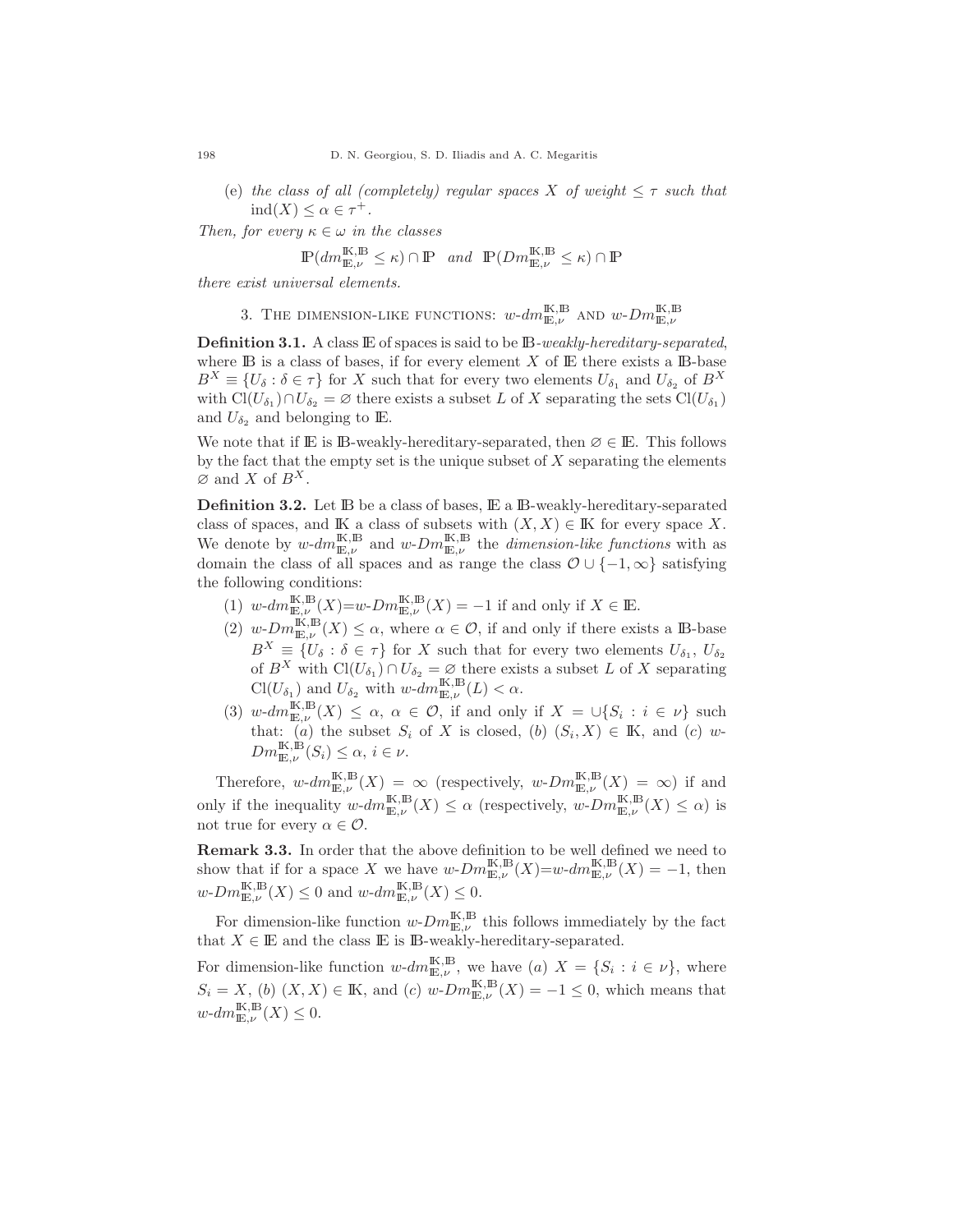**Proposition 3.4.** For every space  $X$  we have

$$
w\text{-}dm_{\mathbb{E},\nu}^{\mathbb{K},\mathbb{B}}(X) \le w\text{-}Dm_{\mathbb{E},\nu}^{\mathbb{K},\mathbb{B}}(X). \tag{3}
$$

*Proof.* Let  $w$ - $Dm_{\mathbb{E},\nu}^{\mathbb{K},\mathbb{B}}(X) = \alpha \in \{-1,\infty\} \cup \mathcal{O}$ . The inequality (3) is clear if  $\alpha = -1$  or  $\alpha = \infty$ . Suppose that  $\alpha \in \mathcal{O}$ . We have  $X = \bigcup \{S_i : i \in \nu\}$ , where  $S_i = X$ . Since  $(S_i, X) = (X, X) \in \mathbb{K}$  and  $w$ - $Dm_{\mathbb{E}, \nu}^{\mathbb{K}, \mathbb{B}}(S_i) = w$ - $Dm_{\mathbb{E}, \nu}^{\mathbb{K}, \mathbb{B}}(X) \leq$  $\alpha$ , the condition (3) of Definition 3.2 implies that  $w \cdot dm_{\mathbb{E},\nu}^{\mathbb{K},\mathbb{B}}(X) \leq \alpha$ .

**Proposition 3.5.** For every space X, w- $Dm_{\mathbb{E},\nu}^{\mathbb{K},\mathbb{B}}(X) \in \{-1,\infty\} \cup \tau^+$ , and, therefore  $w \text{-} dm_{\mathbb{E},\nu}^{\mathbb{K},\mathbb{B}}(X) \in \{-1,\infty\} \cup \tau^+.$ 

*Proof.* Suppose that the proposition is not true. Let  $\alpha$  be the minimal element of  $\mathcal{O} \setminus \tau^+$  such that there exists a space X with  $w$ - $Dm_{\mathbb{E},\nu}^{\mathbb{K},\mathbb{B}}(X) = \alpha$ . Let  $B^X = \{U_\delta : \delta \in \tau\}$  be the IB-base for X mentioned in condition (2) of Definition 3.2.

Denote by P the set of all pairs  $(\delta_1, \delta_2) \in \tau \times \tau$  with

$$
\mathrm{Cl}(U_{\delta_1})\cap U_{\delta_2}=\varnothing.
$$

For every  $(\delta_1, \delta_2) \in P$  let  $L(\delta_1, \delta_2)$  be a subset of X separating the sets  $Cl(U_{\delta_1})$ and  $U_{\delta_2}$  with

$$
w \text{-} dm_{\mathbb{E},\nu}^{\mathbb{K},\mathbb{B}} (L(\delta_1,\delta_2)) = \beta(\delta_1,\delta_2) < \alpha.
$$

First we suppose that  $\beta(\delta_1, \delta_2) < \tau^+$  for every  $(\delta_1, \delta_2) \in P$ . Since  $|P| \leq \tau$ there exists an ordinal  $\beta \in \tau^+$  such that  $\beta(\delta_1, \delta_2) < \beta$  for every  $(\delta_1, \delta_2) \in$ P. Then,  $w \text{-} dm_{\mathbb{E},\nu}^{\mathbb{K},\mathbb{B}}(L(\delta_1,\delta_2)) < \beta$  and, by condition (2) of Definition 3.2,  $w\text{-}Dm_{\mathbb{E},\nu}^{\mathbb{K},\mathbb{B}}(X) \leq \beta$ , which is a contradiction.

Now, we suppose that there exists  $(\delta_1, \delta_2) \in P$  such that  $\tau^+ \leq \beta(\delta_1, \delta_2)$ . Since  $w \cdot dm_{\mathbb{E},\nu}^{\mathbb{K},\mathbb{B}}(L(\delta_1,\delta_2)) = \beta(\delta_1,\delta_2)$ , there exist closed subsets  $S_i^{L(\delta_1,\delta_2)}$  of  $L(\delta_1,\delta_2)$ ,  $i \in \nu$ , such that:

- (a)  $L(\delta_1, \delta_2) = \cup \{ S_i^{L(\delta_1, \delta_2)} : i \in \nu \},\$
- (*b*)  $(S_i^{L(\delta_1, \delta_2)}, L(\delta_1, \delta_2)) \in \mathbb{K}$ , and
- (c)  $w\text{-}Dm_{\mathbb{E},\nu}^{\mathbb{K},\mathbb{B}}(S_i^{L(\delta_1,\delta_2)}) = \beta_i \leq \beta(\delta_1,\delta_2) < \alpha.$

If  $\beta_i < \tau^+$  for all  $i \in \nu$ , then there exists an ordinal  $\beta \in \tau^+$  such that  $\beta_i \leq \beta$ , which means that  $w$ - $Dm_{\mathbb{E},\nu}^{\mathbb{K},\mathbb{B}}(S_i^{L(\delta_1,\delta_2)}) \leq \beta$ . Therefore,

$$
w\text{-}Dm_{\mathbb{E},\nu}^{\mathbb{K},\mathbb{B}}(L(\delta_1,\delta_2)) \leq \beta < \tau^+ \leq \beta(\delta_1,\delta_2),
$$

which is a contradiction. Thus, there exists  $i \in \nu$  such that

$$
\tau^+ \leq w\text{-}Dm_{\mathbb{E},\nu}^{\mathbb{K},\mathbb{B}}(S_i^{L(\delta_1,\delta_2)}) < \alpha.
$$

The last relation contradicts the choice of the ordinal  $\alpha$  completing the proof of the proposition.  $\Box$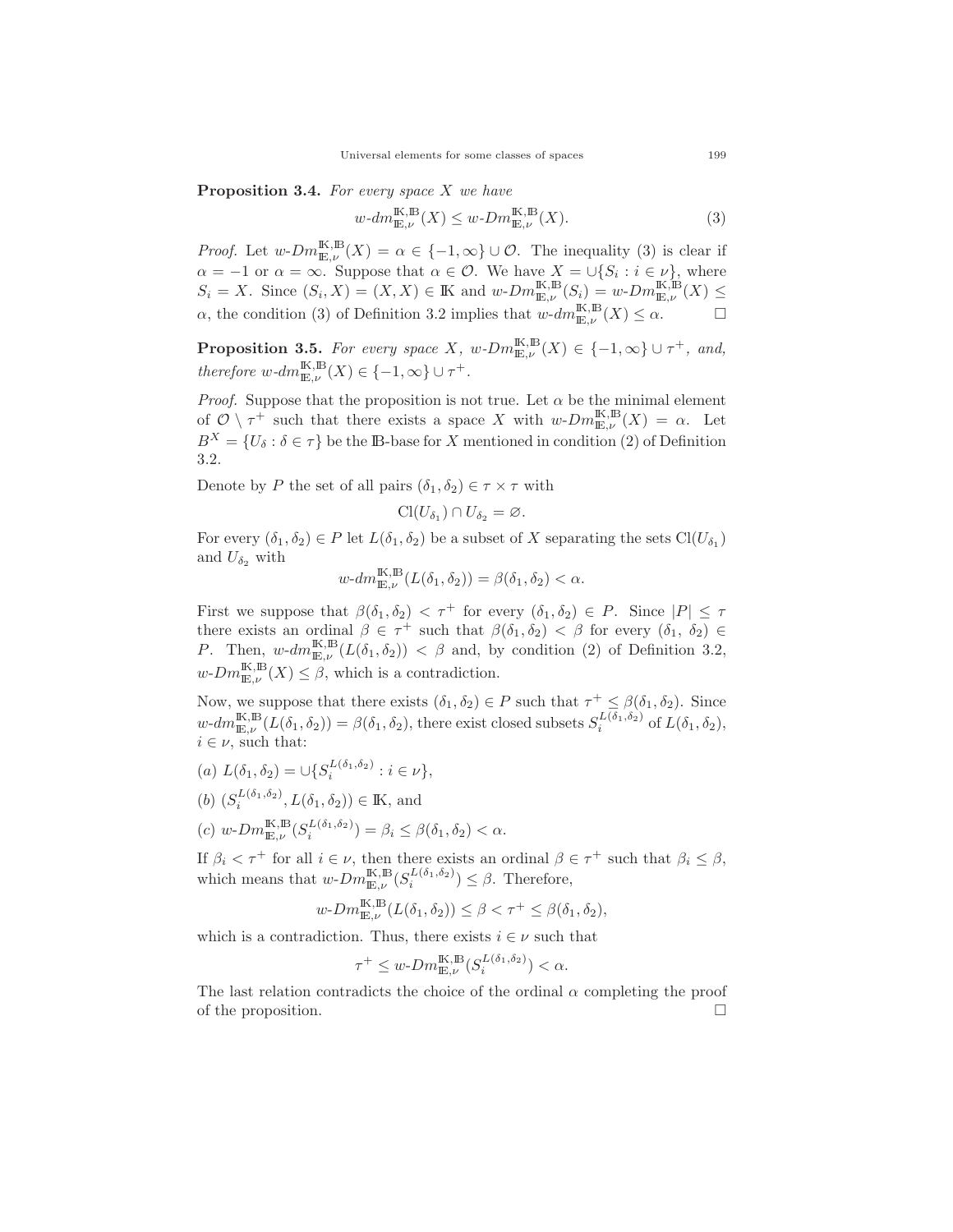**Theorem 3.6.** Let  $\mathbb{B}$  be a saturated class of bases,  $\mathbb{E}$  a saturated  $\mathbb{B}$ -weaklyhereditary-separated class of spaces, and  $\mathbb{K}$  a saturated class of subsets such that  $(X, X) \in \mathbb{K}$  for every space X. Then, for every  $\kappa \in \{-1\} \cup \omega$  the classes  $\mathbb{P}(w \text{-} dm_{\mathbb{E}, \nu}^{\mathbb{K}, \mathbb{B}} \leq \kappa)$  and  $\mathbb{P}(w \text{-} Dm_{\mathbb{E}, \nu}^{\mathbb{K}, \mathbb{B}} \leq \kappa)$  are saturated.

*Proof.* We prove the theorem by induction on  $\kappa$ . Let  $\kappa = -1$ . Then, a space X belongs to  $\mathbb{P}(w\text{-}Dm_{\mathbb{E},\nu}^{\mathbb{K},\mathbb{B}} \leq -1)$  if and only if X belongs to  $\mathbb{E}$ , that is

$$
\mathbb{P}(w \text{-} D m_{\mathbb{E}, \nu}^{\mathbb{K}, \mathbb{B}} \le -1) = \mathbb{E}.
$$

Therefore,  $\mathbb{P}(w \text{-} Dm_{\mathbb{E},\nu}^{\mathbb{K},\mathbb{B}} \leq -1)$  is a saturated class of spaces. Similarly, the class  $\mathbb{P}(w \text{-} dm_{\mathbb{E},\nu}^{\mathbb{K},\mathbb{B}} \leq -1)$  is saturated.

Let  $\kappa \in \omega$ . Suppose that the classes  $\mathbb{P}(w \cdot dm_{\mathbb{E},\nu}^{\mathbb{K},\mathbb{B}} \leq m)$  and  $\mathbb{P}(w \cdot Dm_{\mathbb{E},\nu}^{\mathbb{K},\mathbb{B}} \leq m)$ are saturated,  $m \in \{-1\} \cup \kappa$ . We prove that the classes  $\mathbb{P}(w \text{-} D m_{\mathbb{E},\nu}^{\mathbb{K},\mathbb{B}} \leq \kappa)$  and  $\mathbb{P}(w \text{-} dm_{\mathbb{E},\nu}^{\mathbb{K},\mathbb{B}} \leq \kappa)$  are also saturated. First we prove that  $\mathbb{P}(w \text{-} D m_{\mathbb{E},\nu}^{\mathbb{K},\mathbb{B}} \leq \kappa)$ is a saturated class.

Let **S** be an indexed collection of elements of  $\mathbb{P}(w\text{-}Dm_{\mathbb{E},\nu}^{\mathbb{K},\mathbb{B}} \leq \kappa)$ . For every  $X \in \mathbf{S}$  let  $B^X \equiv \{V_{\varepsilon}^X : \varepsilon \in \tau\}$  be an indexed B-base for X satisfying condition (2) of Definition 3.2. Then, there exist

(a) an indexed set  $\{L_{\eta}^X : \eta \in \tau\}$  of subsets of X, (b) two indexed sets  $\{W_{\eta}^X : \eta \in \tau\}$  and  $\{O_{\eta}^X : \eta \in \tau\}$  of open subsets of X, and

(c) a one-to-one mapping  $\varphi$  of  $\tau \times \tau$  onto  $\tau$ such that

(1) For every  $\varepsilon_1, \varepsilon_2 \in \tau$  and  $\eta = \varphi(\varepsilon_1, \varepsilon_2)$  we have

(d)  $\mathrm{Cl}(V_{\varepsilon_1}^X) \subseteq W_{\eta}^X, V_{\varepsilon_2}^X \subseteq O_{\eta}^X,$ (e)  $W_{\eta}^X \cap O_{\eta}^X = \varnothing$ , and (f)  $X \setminus L_{\eta}^X = W_{\eta}^X \cup O_{\eta}^X$ , in the case, where  $Cl(V_{\varepsilon_1}^X) \cap V_{\varepsilon_2}^X = \varnothing$ , and  $L_\eta^X = \varnothing$  in the case, where  $Cl(V_{\varepsilon_1}^X) \cap V_{\varepsilon_2}^X = \varnothing$ .  $V_{\varepsilon_2}^X \neq \varnothing$ .  $\boldsymbol{X}$ 

(2) For every  $\eta \in \tau$ , w- $dm_{\mathbb{E},\nu}^{\mathbb{K},\mathbb{B}}(L_{\eta}^X) \leq \kappa - 1$ .

For every  $\eta \in \tau$  we set

$$
\mathbf{L}_{\eta} = \{L_{\eta}^X : X \in \mathbf{S}\},
$$
  

$$
\mathbf{W}_{\eta} = \{W_{\eta}^X : X \in \mathbf{S}\}, \text{ and}
$$
  

$$
\mathbf{O}_{\eta} = \{O_{\eta}^X : X \in \mathbf{S}\}.
$$

By the above property (2),  $\mathbf{L}_n$  is an indexed collection of elements of the class  $\mathbb{P}_{\kappa-1} \equiv \mathbb{P}(w \text{-} dm_{\mathbb{E},\nu}^{\mathbb{K},\mathbb{B}} \le \kappa - 1)$ . By inductive assumption the class  $\mathbb{P}_{\kappa-1}$  is saturated. Therefore, there exists an initial co-mark  $\mathbf{M}^{+}_{\mathbf{L}_\eta}$  of  $\mathbf{L}_\eta$  corresponding to the class  $\mathbb{P}_{\kappa-1}$ . Denote by  $\mathbf{M}_{\eta}$  a co-mark of **S** such that its trace on  $\mathbf{L}_{\eta}$  is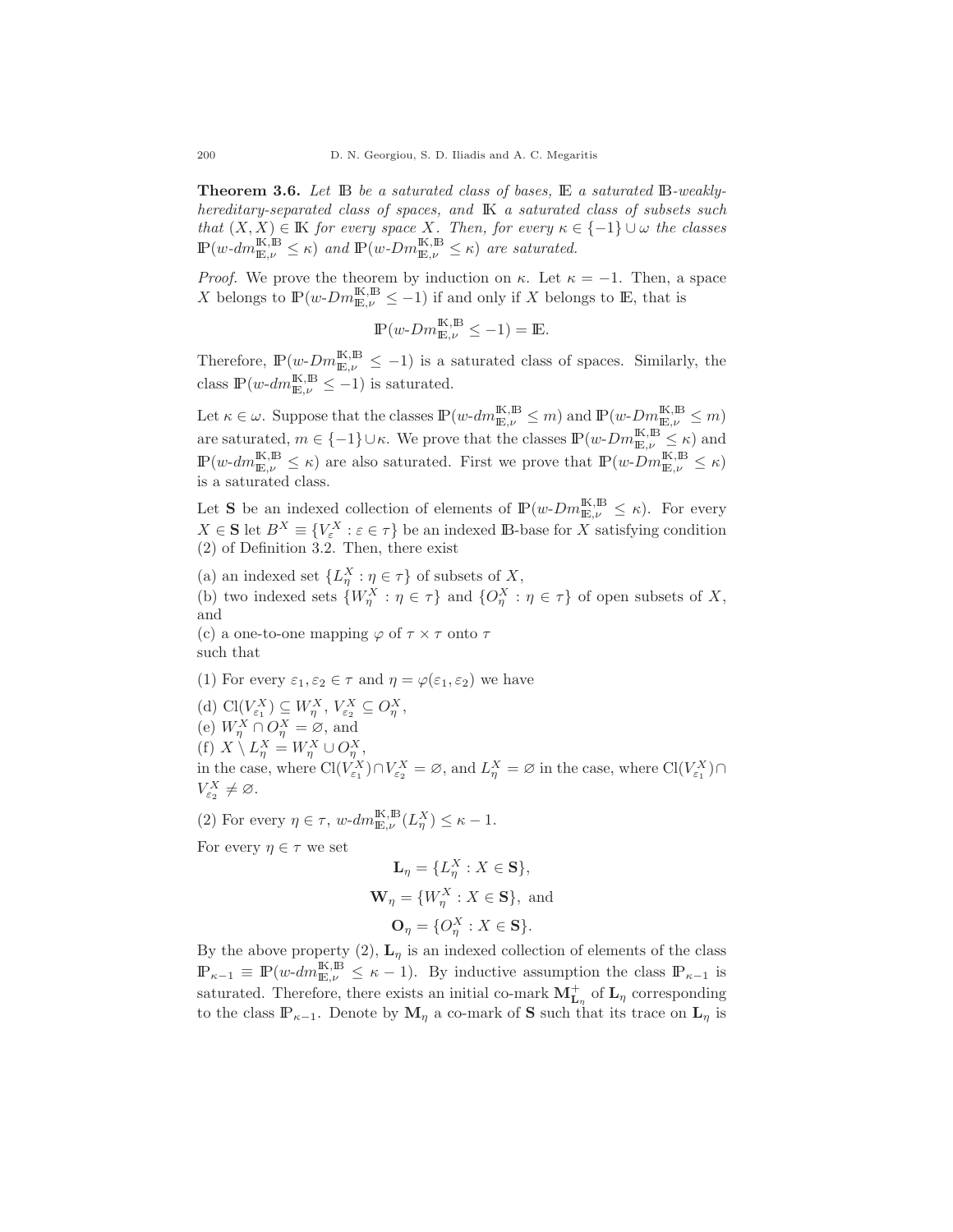a co-extension of the co-mark  $M^{\dagger}_{L_{\eta}}$ . The existence of such a co-mark is easily proved.

Consider the co-indication

$$
\mathbf{N} \equiv \{ \{ V_{\varepsilon}^X : \varepsilon \in \tau \} : X \in \mathbf{S} \}
$$

of the IB-co-base  $\mathbf{B} \equiv \{B^X : X \in \mathbf{S}\}\$  of S. Since IB is a saturated class of bases there exists an initial co-mark  $M_{\mathbb{B}}^{+}$  of **S** corresponding to the co-indication N of **B** and the class **IB**. In particular,  $M_{\mathbb{B}}^{+}$  is a co-extension of **N**.

By Lemma 2.1.2 of  $[2]$ , there exists a co-mark  $M^+$  of S, which a co-extension of the co-marks  $M_{IB}^+$  and  $M_{\eta}$  for every  $\eta \in \tau$ . In particular,  $M^+$  is a co-extension of N. We show that  $M^+$  is an initial co-mark of S corresponding to the class  $\mathbb{P}(w\text{-}Dm_{\mathbb{E},\nu}^{\mathbb{K},\mathbb{B}} \leq \kappa).$ 

Indeed, let

$$
\mathbf{M} \equiv \{ \{U_{\delta}^X : \delta \in \tau \} : X \in \mathbf{S} \}
$$

be an arbitrary co-extension of  $M^+$ . Then, M is a co-extension of the co-marks  $M_{\mathbb{B}}^{+}$ , N, and  $M_{\eta}$  for every  $\eta \in \tau$ . Denote by  $\vartheta$  an indicial mapping from N to **M**. Then, for every  $X \in \mathbb{E}$ ,  $V_{\varepsilon}^X = U_{\vartheta(\varepsilon)}^X$ ,  $\varepsilon \in \tau$ . Obviously, the co-mark  $\mathbf{M}|_{\mathbf{L}_{\eta}}$ is a co-extension of the co-mark  $\mathbf{M}^{\text{+}}_{\mathbf{L}_{\eta}}$  of  $\mathbf{L}_{\eta}$ .

Let  $R_{\mathbb{B}}^{+}$  be an initial family of equivalence relations on  $\mathbf S$  corresponding to the co-mark **M**, the co-indication **N** of **B**, and the class **IB**. Let also  $R_{L_{\eta}}^{+}$  be an initial family of equivalence relations on  $\mathbf{L}_\eta$  corresponding to the co-mark  $\mathbf{M}|_{\mathbf{L}_\eta}$ and the class  $\mathbb{P}_{\kappa-1}$ . Denote by  $\mathbb{R}_{\eta}$  the family of equivalence relations on S such that the trace on  $\mathbf{L}_{\eta}$  of  $\mathbf{R}_{\eta}$  is the family  $\mathbf{R}_{\mathbf{L}_{\eta}}^{+}$ .

By Lemma 2.1.1 of [\[2\]](#page-18-4), there exists an admissible family  $R^+$  of equivalence relations on  $S$ , which is a final refinement of the families  $R_{\mathbb{B}}^{+}$  and  $R_{\eta}$  for every  $\eta \in \tau$ . In particular,  $R^+$  is M-admissible. Without loss of generality, we can suppose that  $R^+$  is  $(M, W_\eta)$ -admissible,  $(M, O_\eta)$ -admissible,  $(M, Co(W_\eta))$ admissible, and  $(M, Co(O_{\eta}))$ -admissible. We prove that  $R^{+}$  is an initial family of **S** corresponding to the co-mark **M** of **S** and the class  $\mathbb{P}(w\text{-}Dm_{\mathbb{E},\nu}^{\mathbb{K},\mathbb{B}} \leq \kappa)$ . For this purpose we consider an arbitrary admissible family R of equivalence relations on  $S$ , which is a final refinement of  $R^+$ , and prove that for every  $\mathbf{L} \in C^{\diamond}(R)$  the space  $T(\mathbf{L})$  belongs to  $\mathbb{P}(w \text{-} Dm_{\mathbb{E},\nu}^{\mathbb{K},\mathbb{B}} \leq \kappa)$ . Let  $\mathbf{L} \in C^{\diamond}(R)$ . Since B is a saturated class, we have  $(B_{\diamondsuit,\vartheta(\tau)}^{\mathbf{L}},T(\mathbf{L}))\in\mathbb{B}$ . We show that the base  $B_{\diamondsuit,\vartheta(\tau)}^{\mathbf{L}}$  of  $T(\mathbf{L})$  satisfies condition (2) of Definition 3.2, that is for every  $U_{\delta_1}^{\mathrm{T}}(\mathbf{H}_1)$  and  $U_{\delta_2}^{\mathrm{T}}(\mathbf{H}_2)$  of  $B_{\diamondsuit,\vartheta(\tau)}^{\mathbf{L}}$  (where  $\mathbf{H}_1, \mathbf{H}_2 \subseteq \mathbf{L}$ ), with

$$
\mathrm{Cl}_{\mathrm{T}(\mathbf{L})}(U_{\delta_1}^{\mathrm{T}}(\mathbf{H}_1)) \cap U_{\delta_2}^{\mathrm{T}}(\mathbf{H}_2) = \varnothing \tag{4}
$$

there exists a subset L of T(L) separating  $Cl_{T(L)}(U_{\delta_1}^T(H_1))$  and  $U_{\delta_2}^T(H_2)$  such that  $w \text{-} dm_{\mathbb{E},\nu}^{\mathbb{K},\mathbb{B}}(L) \leq \kappa - 1.$ 

Consider two elements  $U_{\delta_1}^{\rm T}(\mathbf{H}_1)$ ,  $U_{\delta_2}^{\rm T}(\mathbf{H}_2)$  of  $B_{\diamondsuit,\vartheta(\tau)}^{\rm L}$  satisfying relation (4). First we suppose that  $H_1 \cap H_2 = \emptyset$ . Then,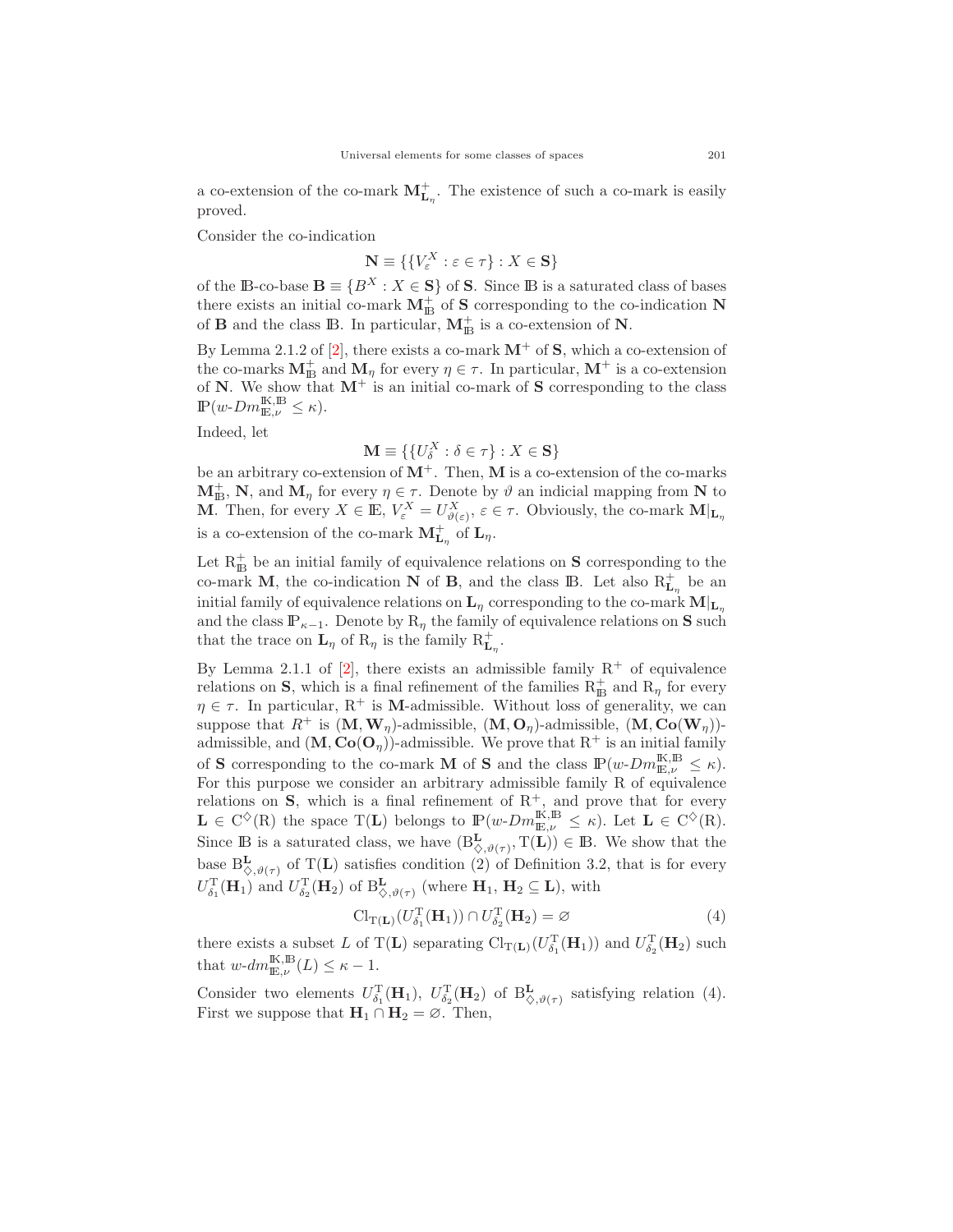(g)  $\text{Cl}_{\text{T}(\mathbf{L})}(U_{\delta_1}^{\text{T}}(\mathbf{H}_1)) \subseteq \text{T}(\mathbf{H}_1), U_{\delta_2}^{\text{T}}(\mathbf{H}_2) \subseteq \text{T}(\mathbf{L} \setminus \mathbf{H}_1),$ (h)  $T(\mathbf{H}_1) \cap T(\mathbf{L} \setminus \mathbf{H}_1) = \varnothing$ , and (i)  $T(\mathbf{L}) = T(\mathbf{H}_1) \cup T(\mathbf{L} \setminus \mathbf{H}_1).$ 

Therefore, the empty set separates the sets  $\text{Cl}_{\text{T}(\mathbf{L})}(U_{\delta_1}^{\text{T}}(\mathbf{H}_1))$  and  $U_{\delta_2}^{\text{T}}(\mathbf{H}_2)$ . Since  $w \text{-} dm_{\mathbb{E},\nu}^{\mathbb{K},\mathbb{B}}(\varnothing) = -1 < \kappa$ , we have  $w \text{-} Dm_{\mathbb{E},\nu}^{\mathbb{K},\mathbb{B}}(\mathcal{T}(\mathbf{L})) \leq \kappa$ .

Now, we suppose that  $H_1 \cap H_2 \neq \emptyset$ . Let  $H = H_1 \cap H_2$ ,  $\vartheta^{-1}(\delta_1) = \varepsilon_1$ ,  $\vartheta^{-1}(\delta_2) = \varepsilon_2$ , and  $\eta = \varphi(\varepsilon_1, \varepsilon_2)$ . We prove that  $T(\mathbf{H}|_{\mathbf{L}_{\eta}})$  separates the sets  $\text{Cl}_{\text{T}(\mathbf{L})}(U_{\delta_1}^{\text{T}}(\mathbf{H}_1))$  and  $U_{\delta_2}^{\text{T}}(\mathbf{H}_2)$ , and  $w \text{-} dm_{\mathbf{E},\nu}^{\text{K},\mathbf{E}}(\text{T}(\mathbf{H}|_{\mathbf{L}_{\eta}})) \leq \kappa - 1 < \kappa$ .

Since  $\mathbb{P}_{\kappa-1}$  is a saturated class of spaces, the subspace  $\mathrm{T}(\mathbf{H}|_{\mathbf{L}_{\eta}})$  of  $\mathrm{T}(\mathbf{M}|_{\mathbf{L}_{\eta}}, \mathrm{R}|_{\mathbf{L}_{\eta}})$ belongs to  $\mathbb{P}_{\kappa-1}$ . Hence,

$$
w\text{-}dm_{\mathbb{E},\nu}^{\mathbb{K},\mathbb{B}}(\mathrm{T}(\mathbf{H}|_{\mathbf{L}_{\eta}})) \leq \kappa - 1 < \kappa.
$$

We prove that the subset  $T(H|_{L_{\eta}})$  of  $T(L)$  separates  $Cl_{T(L)}(U_{\delta_1}^T(H_1))$  and  $U_{\delta_2}^{\rm T}(\mathbf{H}_2)$ . Suppose that  $X \in \mathbf{H}$ . Since the subsets  $\text{Cl}(V_{\varepsilon_1}^X)$  and  $V_{\varepsilon_2}^X$  of X are disjoint, by condition (1) we have

(k)  $\text{Cl}(V_{\varepsilon_1}^X) \subseteq W_{\eta}^X, V_{\varepsilon_2}^X \subseteq O_{\eta}^X,$ (1)  $W_{\eta}^X \cap O_{\eta}^X = \varnothing$ , and (m)  $X \setminus L^X_\eta = W^X_\eta \cup O^X_\eta.$ 

The above relations imply that

(n)  $\text{Cl}_{\text{T}(\mathbf{L})}(U_{\delta_1}^{\text{T}}(\mathbf{H})) \subseteq \text{T}(\mathbf{H}|\mathbf{w}_\eta) = \text{T}|\mathbf{w}_\eta \cap \text{T}(\mathbf{H}),$  $U_{\delta_2}^{\mathrm{T}}(\mathbf{H}) \subseteq \mathrm{T}(\mathbf{H}|_{\mathbf{O}_{\eta}}) = \mathrm{T}|_{\mathbf{O}_{\eta}} \cap \mathrm{T}(\mathbf{H}),$ (o)  $T(\mathbf{H}|\mathbf{w}_n) \cap T(\mathbf{H}|\mathbf{o}_n) = \varnothing$ , and (p)  $T(H) \setminus T(H|_{L_{\eta}}) = T(H|_{W_{\eta}}) \cup T(H|_{O_{\eta}}).$ 

Since the restriction  $\mathbf{W}_{\eta}$  of **S** is open and the family R is  $(\mathbf{M}, \mathbf{Co}(\mathbf{W}_{\eta}))$ -admissible, by Lemma 1.4.7 of [\[2\]](#page-18-4), the subset  $T|\mathbf{w}_n$  of T is open. Similarly, the subset  $T|_{O_n}$  of T is open. Also, since the subset  $T(H)$  of T is open and  $T(H) \subseteq T(L)$ , the sets  $T(H|_{\mathbf{W}_{\eta}})$  and  $T(H|_{\mathbf{O}_{\eta}})$  are open in  $T(L)$ .

Setting

$$
W = T(\mathbf{H}_1 \setminus \mathbf{H}) \cup T(\mathbf{H}|\mathbf{W}_n)
$$
 and  $O = T(\mathbf{L} \setminus \mathbf{H}_1) \cup T(\mathbf{H}|\mathbf{O}_n)$ 

we have

(q)  $\text{Cl}_{\text{T}}(\mathbf{L}) (U_{\delta_1}^{\text{T}}(\mathbf{H}_1)) \subseteq W, U_{\delta_2}^{\text{T}}(\mathbf{H}_2) \subseteq O,$  $(r) W \cap O = \emptyset$ , and (s)  $T(L) \setminus T(H|_{L_{\eta}}) = W \cup O.$ 

Therefore, the subset  $T(H|_{L_{\eta}})$  of  $T(L)$  separates the sets  $Cl_{T(L)}(U_{\delta_1}^T(H_1))$  and  $U_{\delta_1}^{\mathrm{T}}(\mathbf{H}_2)$ . Thus, the class  $\mathbb{P}(w - Dm_{\mathbb{E},\nu}^{\mathbb{K},\mathbb{B}} \leq \kappa)$  is saturated.

Now, we prove that the class  $\mathbb{P}(w \text{-} dm_{\mathbb{E},\nu}^{\mathbb{K},\mathbb{B}} \leq \kappa)$  is saturated. Let **S** be a indexed collection of elements of  $\mathbb{P}(w \text{-} dm_{\mathbb{E},\nu}^{\mathbb{K},\mathbb{B}} \leq \kappa)$ . For every  $X \in \mathbf{S}$  there exists an indexed set  $\{Q_i^X : i \in \nu\}$  of subsets of X such that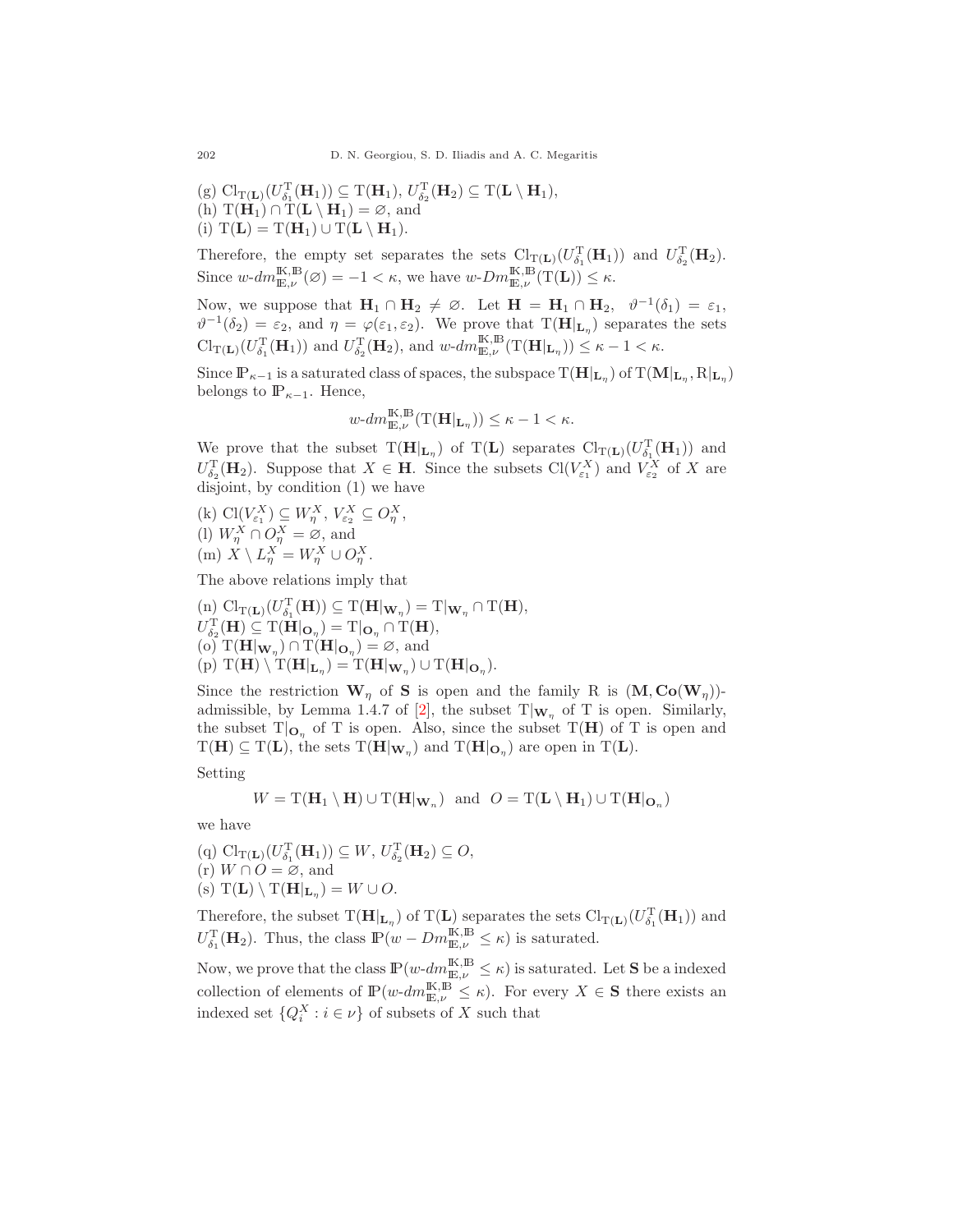- (3)  $X = \bigcup \{Q_i^X : i \in \nu\}.$
- (4) For every  $i \in \nu$ , the subset  $Q_i^X$  of X is closed and  $(Q_i^X, X) \in \mathbb{K}$ .
- (5) For every  $i \in \nu$ , w- $Dm_{\mathbb{E},\nu}^{\mathbb{K},\mathbb{B}}(Q_i^X) \leq \kappa$ .

We set  $\mathbf{Q}_i = \{Q_i^X : X \in \mathbf{S}\}, i \in \nu$ . By the preceding, the class  $\mathbf{P} \equiv$  $\mathbb{P}(w\text{-}Dm_{\mathbb{E},\nu}^{\mathbb{K},\mathbb{B}} \leq \kappa)$  is saturated. By property (5),  $\mathbf{Q}_i$  is an indexed collection of elements of the class **IP**. Therefore, there exists an initial co-mark  $M_{\mathbf{Q}_i}^+$ of  $\mathbf{Q}_i$  corresponding to the class IP. Denote by  $\mathbf{M}_i$  a co-mark of S such that its trace on  $\mathbf{Q}_i$  is a co-extension of the co-mark  $\mathbf{M}_{\mathbf{Q}_i}^+$ .

By property (4), the restriction  $Q_i$  of S is a K-restriction. Since K is a saturated class of subsets, for every  $i \in \nu$  there exists an initial co-mark  $\mathbf{M}^+_{\mathbf{K},i}$ of S corresponding to the K-restriction  $\mathbf{Q}_i$ .

By Lemma 2.1.2 of  $[2]$ , there exists a co-mark  $M^+$  of S, which a co-extension of the co-marks  $\mathbf{M}_i$  and  $\mathbf{M}_{\mathbb{K},i}^+$  for every  $i \in \nu$ . We show that  $\mathbf{M}^+$  is an initial co-mark of **S** corresponding to the class  $\mathbb{P}(w \cdot dm_{\mathbb{E},\nu}^{\mathbb{K},\mathbb{B}} \leq \kappa)$ .

Indeed, let

$$
\mathbf{M} \equiv \{ \{ U^X_\delta : \delta \in \tau \} : X \in \mathbf{S} \}
$$

be an arbitrary co-extension of  $M^+$ . Then, M is a co-extension of the co-marks  $M_i$  and  $M_{\text{IK},i}^+$  and the co-mark  $M|_{\text{Q}_i}$  is a co-extension of the co-mark  $M_{\text{Q}_i}^+$  of  $\mathbf{Q}_i, i \in \nu$ .

Let  $R_{\mathbf{Q}_i}^+$  be an initial family of equivalence relations on  $\mathbf{Q}_i$  corresponding to the co-mark  $M|_{Q_i}$  and the class  $P$ . Denote by  $R_i$  the family of equivalence relations on **S** such that the trace on  $\mathbf{Q}_i$  of  $\mathbf{R}_i$  is the family  $\mathbf{R}_{\mathbf{Q}_i}^+$ . Let also  $\mathbf{R}_{\mathbf{K},i}^+$ be an initial family of equivalence relations on S corresponding to the co-mark **M** and the **IK**-restriction  $\mathbf{Q}_i$ .

By Lemma 2.1.1 of [\[2\]](#page-18-4), there exists an admissible family  $R^+$  of equivalence relations on **S**, which is a final refinement of the families  $R_i$  and  $R_{\mathbb{K},i}^+$ ,  $i \in \nu$ . Therefore,  $R^+$  is an M-admissible family.

We prove that  $R^+$  is an initial family of **S** corresponding to the co-mark M of **S** and the class  $\mathbb{P}(w \text{-} dm_{\mathbb{E},\nu}^{\mathbb{K},\mathbb{B}} \leq \kappa)$ . For this purpose, we consider an arbitrary admissible family R of equivalence relations on S, which is a final refinement of R<sup>+</sup>. Then, R is a final refinement of the families  $R_i$  and  $R_{\mathbb{K},i}^+$  for every  $i \in \nu$ . We need to prove that for every  $\mathbf{L} \in C^{\diamond}(R)$ ,  $T(\mathbf{L}) \in \mathbb{P}(w \cdot dm_{\mathbb{E},\nu}^{\mathbb{K},\mathbb{B}} \leq \kappa)$ . Let  $\mathbf{L} \in C^{\diamond}(R)$ . It suffices to show that  $T(\mathbf{L}) = \bigcup \{T_i(\mathbf{L}) : i \in \nu\}$  such that

- (t) the subset  $T_i(L)$  of  $T(L)$  is closed,
- (u)  $(T_i(L), T(L)) \in \mathbb{K}$ , and
- (v)  $w$ - $Dm_{\mathbb{E},\nu}^{\text{IK},\text{IB}}(\mathrm{T}_i(\mathbf{L})) \leq \kappa, i \in \nu$ .

We set  $T_i(L) = T(L|_{Q_i}), i \in \nu$ . It is easy to verify that the subset  $T(L|_{Q_i})$  of  $T(L)$  is closed and  $T(L) = \cup \{T(L|_{Q_i}) : i \in \nu\}$ . Since K is a saturated class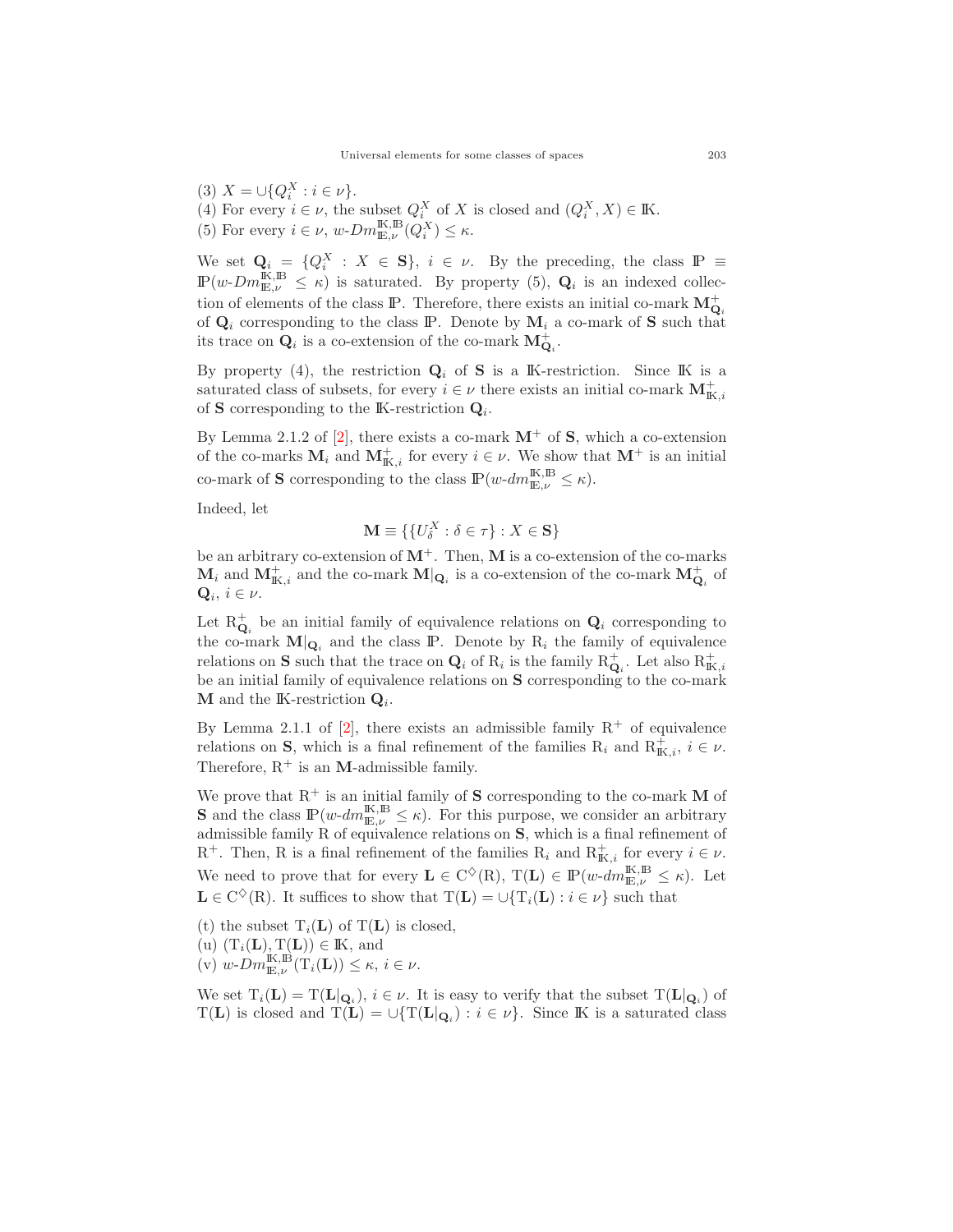of subsets,  $(T(L|_{\mathbf{Q}_i}), T(L)) \in \mathbb{K}$ . Since P is a saturated class, the subspace  $T(L|_{\mathbf{Q}_i})$  of  $T(M|_{\mathbf{Q}_i}, R|_{\mathbf{Q}_i})$  belongs to P. Hence,  $w \text{-} Dm_{\mathbf{E},\nu}^{\text{IK},\text{B}}(T(L|_{\mathbf{Q}_i})) \leq \kappa$ .

Thus, by condition (3) of Definition 3.2,  $w$ - $dm_{\mathbb{E},\nu}^{\mathbb{K},\mathbb{B}}(T(\mathbf{L})) \leq \kappa$  proving that the class  $\mathbb{P}(w \cdot dm_{\mathbb{E},\nu}^{\mathbb{K},\mathbb{B}} \leq \kappa)$  is saturated.

Corollary 3.7. For every  $\kappa \in \omega$  in the classes

$$
\mathbb{P}(w \text{-} dm_{\mathbb{E}, \nu}^{\mathbb{K}, \mathbb{B}} \le \kappa) \quad \text{and} \quad \mathbb{P}(w \text{-} D m_{\mathbb{E}, \nu}^{\mathbb{K}, \mathbb{B}} \le \kappa)
$$

there exist universal elements.

Corollary 3.8. Let  $P$  be one of the following classes

- (a) the class of all (completely) regular spaces of weight  $\leq \tau$ ,
- (b) the class of all (completely) regular countable-dimensi-onal spaces of weight  $\leq \tau$ ,
- (c) the class of all (completely) regular strongly countable-dimensional spaces of weight  $\leq \tau$ ,
- (d) the class of all (completely) regular locally finite-dimensional spaces of weight  $\leq \tau$ , and
- (e) the class of all (completely) regular spaces X of weight  $\leq \tau$  such that  $\text{ind}(X) \leq \alpha \in \tau^+.$

Then, for every  $\kappa \in \omega$  in the classes

$$
\mathbb{P}(w \text{-} dm_{\mathbb{E}, \nu}^{\mathbb{K}, \mathbb{B}} \le \kappa) \cap \mathbb{P} \quad \text{and} \quad \mathbb{P}(w \text{-} D m_{\mathbb{E}, \nu}^{\mathbb{K}, \mathbb{B}} \le \kappa) \cap \mathbb{P}
$$

there exist universal elements.

4. THE DIMENSION-LIKE FUNCTIONS: 
$$
s
$$
- $dm_{\mathbb{E},\nu}^{\mathbb{K},\mathbb{B}}$  and  $s$ - $Dm_{\mathbb{E},\nu}^{\mathbb{K},\mathbb{B}}$ 

Definition 4.1. A class E of spaces is said to be B-strong-hereditary-separated, where  $\mathbb B$  is a class of bases, if for every element X of  $\mathbb E$  there exists a  $\mathbb B$ -base  $B^X \equiv \{U_\delta : \delta \in \tau\}$  for X such that for every two elements  $U_{\delta_1}$  and  $U_{\delta_2}$  of  $B^X$ with  $U_{\delta_1} \cap U_{\delta_2} = \varnothing$  there exists a subset L of X separating the sets  $U_{\delta_1}$  and  $U_{\delta_2}$  and belonging to E.

We note that if E is B-strong-hereditary-separated, then  $\emptyset \in \mathbb{E}$ . This follows by the fact that the empty set is the unique subset of  $X$  separating the elements  $\varnothing$  and X of  $B^X$ .

Definition 4.2. Let B be a class of bases, E a B-strong-hereditary-separated class of spaces, and IK a class of subsets with  $(X, X) \in \mathbb{K}$  for every space X. We denote by  $s$ - $dm_{\mathbb{E},\nu}^{\mathbb{K},\mathbb{B}}$  and  $s$ - $Dm_{\mathbb{E},\nu}^{\mathbb{K},\mathbb{B}}$  the *dimension-like functions* with as domain the class of all spaces and as range the class  $\mathcal{O} \cup \{-1, \infty\}$  satisfying the following conditions:

- (1)  $s\text{-}dm_{\mathbb{E},\nu}^{\mathbb{K},\mathbb{B}}(X)=s\text{-}Dm_{\mathbb{E},\nu}^{\mathbb{K},\mathbb{B}}(X)=-1$  if and only if  $X\in\mathbb{E}$ .
- (2)  $s$ - $Dm_{\mathbb{E},\nu}^{\mathbb{K},\mathbb{B}}(X) \leq \alpha$ , where  $\alpha \in \mathcal{O}$ , if and only if there exists a B-base  $B^X \equiv \{U_\delta : \delta \in \tau\}$  for X such that for every two elements  $U_{\delta_1}, U_{\delta_2}$  of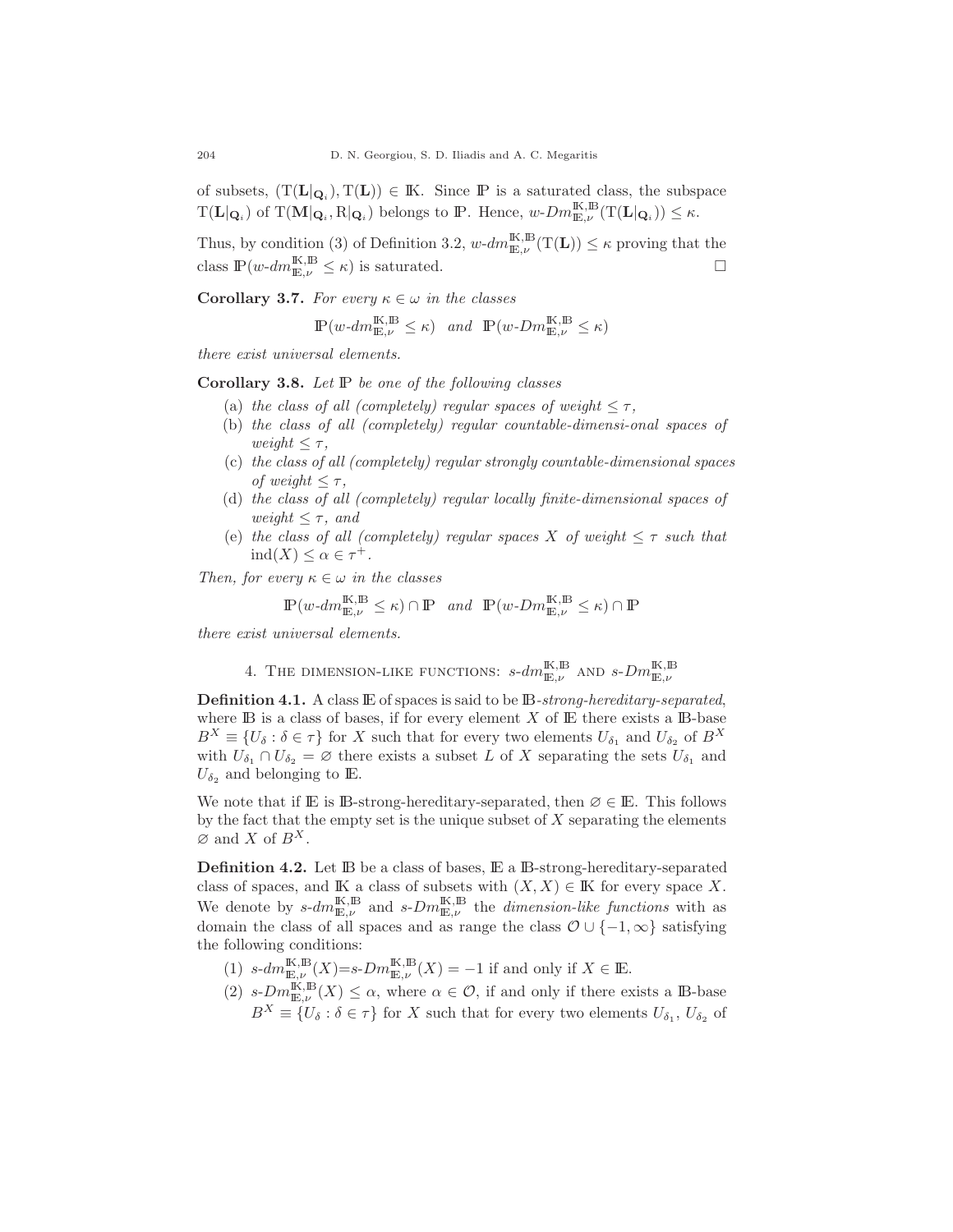$B^X$  with  $U_{\delta_1} \cap U_{\delta_2} = \emptyset$  there exists a subset L of X separating  $U_{\delta_1}$ and  $U_{\delta_2}$  with  $s\text{-}dm_{\mathbb{E},\nu}^{\mathbb{K},\mathbb{B}}(L) < \alpha$ .

(3)  $s\text{-}dm_{\mathbb{E},\nu}^{K,\mathbb{B}}(X) \leq \alpha, \ \alpha \in \mathcal{O}$ , if and only if  $X = \bigcup\{S_i : i \in \nu\}$  such that: (a) the subset  $S_i$  of X is closed, (b)  $(S_i, X) \in \mathbb{K}$ , and (c) s- $Dm_{\mathbb{E},\nu}^{\mathbb{K},\mathbb{B}}(S_i) \leq \alpha, i \in \nu.$ 

Therefore,  $s$ - $dm_{\mathbb{E},\nu}^{\mathbb{K},\mathbb{B}}(X) = \infty$  (respectively,  $s$ - $Dm_{\mathbb{E},\nu}^{\mathbb{K},\mathbb{B}}(X) = \infty$ ) if and only if the inequality  $s$ - $dm_{\mathbb{E},\nu}^{\mathbb{K},\mathbb{B}}(X) \le \alpha$  (respectively,  $s$ - $Dm_{\mathbb{E},\nu}^{\mathbb{K},\mathbb{B}}(X) \le \alpha$ ) is not true for every  $\alpha \in \mathcal{O}$ .

Remark 4.3. In order that the above definition to be well defined we need to show that if for a space X we have  $s$ - $Dm_{\mathbb{E},\nu}^{\mathbb{K},\mathbb{B}}(X)=s$ - $dm_{\mathbb{E},\nu}^{\mathbb{K},\mathbb{B}}(X)=-1$ , then  $s\text{-}Dm_{\mathbb{E},\nu}^{\mathbb{K},\mathbb{B}}(X) \leq 0$  and  $s\text{-}dm_{\mathbb{E},\nu}^{\mathbb{K},\mathbb{B}}(X) \leq 0$ .

For dimension-like function  $s$ - $Dm_{\mathbb{E},\nu}^{\mathbb{K},\mathbb{B}}$  this follows immediately by the fact that  $X \in \mathbb{E}$  and the class  $\mathbb{E}$  is B-strong-hereditary-separated.

For dimension-like function  $s$ - $dm_{\mathbb{E},\nu}^{\mathbb{K},\mathbb{B}},$  we have  $(a)$   $X = \{S_i : i \in \nu\}$ , where  $S_i = X$ , (b)  $(X, X) \in \mathbb{K}$ , and (c)  $s$ - $Dm_{\mathbb{E},\nu}^{\mathbb{K},\mathbb{B}}(X) = -1 \leq 0$ , which means that  $s\text{-}dm_{\mathbb{E},\nu}^{\mathbb{K},\mathbb{B}}(X) \leq 0.$ 

**Proposition 4.4.** For every space  $X$  we have

$$
s\text{-}dm_{\mathbb{E},\nu}^{\mathbb{K},\mathbb{B}}(X) \leq s\text{-}Dm_{\mathbb{E},\nu}^{\mathbb{K},\mathbb{B}}(X). \tag{5}
$$

*Proof.* Let  $s$ - $Dm_{\mathbb{E},\nu}^{\mathbb{K},\mathbb{B}}(X) = \alpha \in \{-1,\infty\} \cup \mathcal{O}$ . The inequality (5) is clear if  $\alpha = -1$  or  $\alpha = \infty$ . Suppose that  $\alpha \in \mathcal{O}$ . We have  $X = \bigcup \{S_i : i \in \nu\}$ , where  $S_i = X$ . Since  $(S_i, X) = (X, X) \in \mathbb{K}$  and  $s\text{-}Dm_{\mathbb{E},\nu}^{\mathbb{K},\mathbb{B}}(S_i) = s\text{-}Dm_{\mathbb{E},\nu}^{\mathbb{K},\mathbb{B}}(X) \leq \alpha$ , the condition (3) of Definition 4.2 implies that  $s\text{-}dm_{\mathbb{E},\nu}^{\mathbb{K},\mathbb{B}}(X) \leq \alpha$ .

**Proposition 4.5.** For every space X,  $s$ - $Dm_{\mathbb{E},\nu}^{\mathbb{K},\mathbb{B}}(X) \in \{-1,\infty\} \cup \tau^+$ , and, therefore  $s \text{-} dm_{\mathbb{E},\nu}^{\mathbb{K},\mathbb{B}}(X) \in \{-1,\infty\} \cup \tau^+.$ 

*Proof.* Suppose that the proposition is not true. Let  $\alpha$  be the minimal element of  $\mathcal{O} \setminus \tau^+$  such that there exists a space X with  $s$ - $Dm_{\mathbb{E},\nu}^{\mathbb{K},\mathbb{B}}(X) = \alpha$ . Let  $B^X = \{U_\delta : \delta \in \tau\}$  be the IB-base for X mentioned in condition (2) of Definition 4.2.

Denote by P the set of all pairs  $(\delta_1, \delta_2) \in \tau \times \tau$  with

$$
U_{\delta_1} \cap U_{\delta_2} = \varnothing.
$$

For every  $(\delta_1, \delta_2) \in P$  let  $L(\delta_1, \delta_2)$  be a subset of X separating the sets  $U_{\delta_1}$  and  $U_{\delta_2}$  with

$$
s\text{-}dm_{\mathbb{E},\nu}^{\mathbb{K},\mathbb{B}}(L(\delta_1,\delta_2))=\beta(\delta_1,\delta_2)<\alpha.
$$

First we suppose that  $\beta(\delta_1, \delta_2) < \tau^+$  for every  $(\delta_1, \delta_2) \in P$ . Since  $|P| \leq \tau$  there exists an ordinal  $\beta \in \tau^+$  such that  $\beta(\delta_1, \delta_2) < \beta$  for every  $(\delta_1, \delta_2) \in P$ . Then,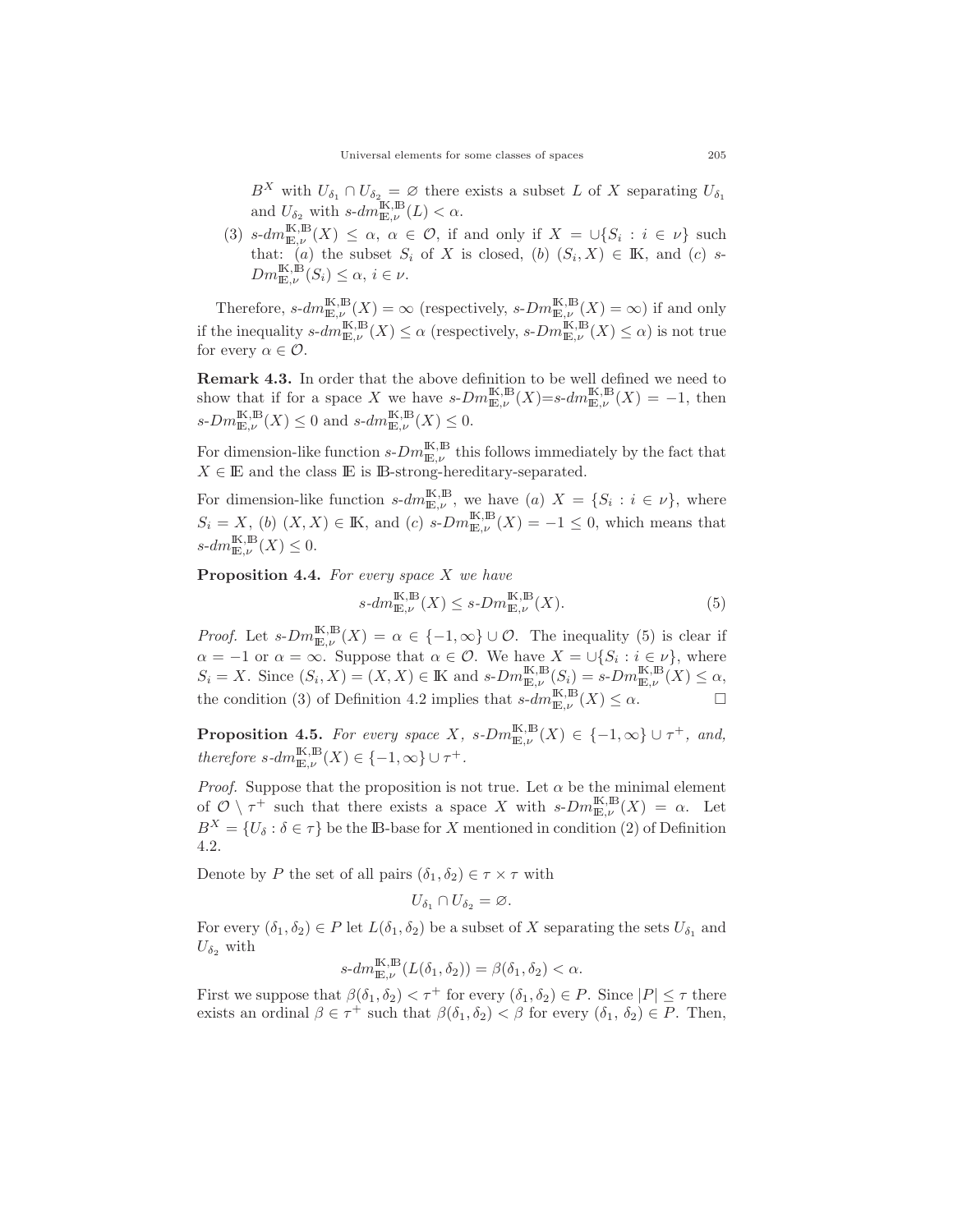$s\text{-}dm_{\mathbb{E},\nu}^{\mathbb{K},\mathbb{B}}(L(\delta_1,\delta_2)) < \beta$  and, by condition (2) of Definition 4.2,  $s\text{-}Dm_{\mathbb{E},\nu}^{\mathbb{K},\mathbb{B}} \leq \beta$ , which is a contradiction.

Now, we suppose that there exists  $(\delta_1, \delta_2) \in P$  such that  $\tau^+ \leq \beta(\delta_1, \delta_2)$ . Since  $s\text{-}dm_{\mathbb{E},\nu}^{\mathbb{K},\mathbb{B}}(L(\delta_1,\delta_2)) = \beta(\delta_1,\delta_2), \text{ there exist closed subsets } S_i^{L(\delta_1,\delta_2)} \text{ of } L(\delta_1,\delta_2),$  $i \in \nu$ , such that:

- (a)  $L(\delta_1, \delta_2) = \cup \{ S_i^{L(\delta_1, \delta_2)} : i \in \nu \},\$
- (*b*)  $(S_i^{L(\delta_1, \delta_2)}, L(\delta_1, \delta_2)) \in \mathbb{K}$ , and
- (c)  $s\text{-}Dm_{\mathbb{E},\nu}^{\mathbb{K},\mathbb{B}}(S_i^{L(\delta_1,\delta_2)}) = \beta_i \leq \beta(\delta_1,\delta_2) < \alpha.$

If  $\beta_i < \tau^+$  for all  $i \in \nu$ , then there exists an ordinal  $\beta \in \tau^+$  such that  $\beta_i \leq \beta$ , which means that  $s$ - $Dm_{\mathbb{E},\nu}^{\mathbb{K},\mathbb{B}}(S_i^{L(\delta_1,\delta_2)}) \leq \beta$ . Therefore,

$$
s\text{-}dm_{\mathbb{E},\nu}^{\mathbb{K},\mathbb{B}}(L(\delta_1,\delta_2)) \leq \beta < \tau^+ \leq \beta(\delta_1,\delta_2),
$$

which is a contradiction. Thus, there exists  $i \in \nu$  such that

$$
\tau^+ \le s \cdot Dm_{\mathbb{E},\nu}^{\mathbb{K},\mathbb{B}}(S_i^{L(\delta_1,\delta_2)}) < \alpha.
$$

The last relation contradicts the choice of the ordinal  $\alpha$  completing the proof of the proposition.

**Theorem 4.6.** Let  $\mathbb B$  be a saturated class of bases,  $\mathbb E$  a saturated  $\mathbb B$ -stronghereditary-separated class of spaces, and  $\mathbb{K}$  a saturated class of subsets such that  $(X, X) \in \mathbb{K}$  for every space X. Then, for every  $\kappa \in \{-1\} \cup \omega$  the classes  $\mathbb{P}(s\text{-}dm_{\mathbb{E},\nu}^{\mathbb{K},\mathbb{B}} \leq \kappa)$  and  $\mathbb{P}(s\text{-}Dm_{\mathbb{E},\nu}^{\mathbb{K},\mathbb{B}} \leq \kappa)$  are saturated.

*Proof.* We prove the theorem by induction on  $\kappa$ . Let  $\kappa = -1$ . Then, a space X belongs to  $\mathbb{P}(s\text{-}Dm_{\mathbb{E},\nu}^{\mathbb{K},\mathbb{B}}\leq -1)$  if and only if X belongs to E, that is

$$
\mathbb{P}(s\text{-}Dm_{\mathbb{E},\nu}^{\mathbb{K},\mathbb{B}} \leq -1) = \mathbb{E}.
$$

Therefore,  $\mathbb{P}(s\text{-}Dm_{\mathbb{E},\nu}^{\mathbb{K},\mathbb{B}} \leq -1)$  is a saturated class of spaces. Similarly, the class  $\mathbb{P}(s\text{-}dm_{\mathbb{E},\nu}^{\mathbb{K},\mathbb{B}} \leq -1)$  is saturated.

Let  $\kappa \in \omega$ . Suppose that the classes  $\mathbb{P}(s \text{-} dm_{\mathbb{E},\nu}^{\mathbb{K},\mathbb{B}} \leq m)$  and  $\mathbb{P}(s \text{-} D m_{\mathbb{E},\nu}^{\mathbb{K},\mathbb{B}} \leq m)$ are saturated,  $m \in \{-1\} \cup \kappa$ . We prove that the classes  $\mathbb{P}(s\text{-}Dm_{\mathbb{E},\nu}^{\mathbb{K},\mathbb{B}} \leq \kappa)$  and  $\mathbb{P}(s\text{-}dm_{\mathbb{E},\nu}^{\mathbb{K},\mathbb{B}}\leq\kappa)$  are also saturated. First we prove that  $\mathbb{P}(s\text{-}Dm_{\mathbb{E},\nu}^{\mathbb{K},\mathbb{B}}\leq\kappa)$  is a saturated class.

Let **S** be an indexed collection of elements of  $\mathbb{P}(s\text{-}Dm_{\mathbb{E},\nu}^{\mathbb{K},\mathbb{B}} \leq \kappa)$ . For every  $X \in \mathbf{S}$  let  $B^X \equiv \{V_{\varepsilon}^X : \varepsilon \in \tau\}$  be an indexed B-base for X satisfying condition (2) of Definition 4.2. Then, there exist

(a) an indexed set  $\{L_{\eta}^X : \eta \in \tau\}$  of subsets of X,

(b) two indexed sets  $\{W^X_\eta : \eta \in \tau\}$  and  $\{O^X_\eta : \eta \in \tau\}$  of open subsets of X, and

(c) a one-to-one mapping  $\varphi$  of  $\tau \times \tau$  onto  $\tau$ such that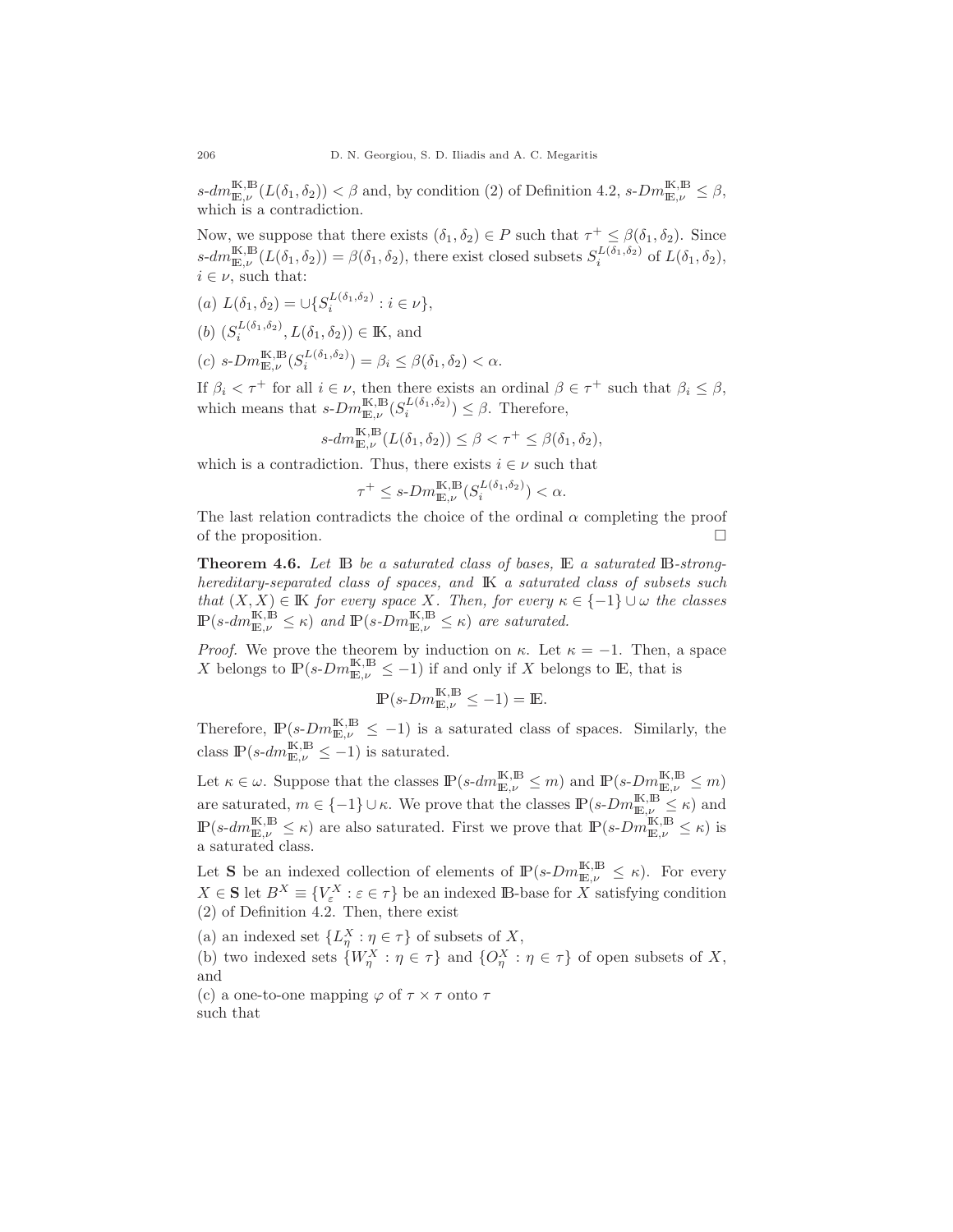(1) For every  $\varepsilon_1, \varepsilon_2 \in \tau$  and  $\eta = \varphi(\varepsilon_1, \varepsilon_2)$  we have (d)  $V_{\varepsilon_1}^X \subseteq W_{\eta}^X$ ,  $V_{\varepsilon_2}^X \subseteq O_{\eta}^X$ , (e)  $W_{\eta}^X \cap O_{\eta}^X = \varnothing$ , and (f)  $X \setminus L^X_\eta = W^X_\eta \cup O^X_\eta,$ in the case, where  $V_{\varepsilon_1}^X \cap V_{\varepsilon_2}^X = \varnothing$ , and  $L_{\eta}^X = \varnothing$  in the case, where  $V_{\varepsilon_1}^X \cap V_{\varepsilon_2}^X \neq \varnothing$ . (2) For every  $\eta \in \tau$ ,  $s \text{-} dm_{\mathbb{E},\nu}^{\mathbb{K},\mathbb{B}}(L_{\eta}^X) \leq \kappa - 1$ .

For every  $\eta \in \tau$  we set

$$
\mathbf{L}_{\eta} = \{L_{\eta}^X : X \in \mathbf{S}\},
$$
  

$$
\mathbf{W}_{\eta} = \{W_{\eta}^X : X \in \mathbf{S}\}, \text{ and}
$$
  

$$
\mathbf{O}_{\eta} = \{O_{\eta}^X : X \in \mathbf{S}\}.
$$

By the above property (2),  $\mathbf{L}_{\eta}$  is an indexed collection of elements of the class  $\mathbb{P}_{\kappa-1} \equiv \mathbb{P}(s \text{-} dm_{\mathbb{E},\nu}^{\mathbb{K},\mathbb{B}} \leq \kappa-1)$ . By inductive assumption the class  $\mathbb{P}_{\kappa-1}$  is saturated. Therefore, there exists an initial co-mark  $\mathbf{M}^{+}_{\mathbf{L}_{\eta}}$  of  $\mathbf{L}_{\eta}$  corresponding to the class  $\mathbb{P}_{\kappa-1}$ . Denote by  $\mathbf{M}_{\eta}$  a co-mark of **S** such that its trace on  $\mathbf{L}_{\eta}$  is a co-extension of the co-mark  $M_{L_n}^+$ . The existence of such a co-mark is easily proved.

Consider the co-indication

$$
\mathbf{N} \equiv \{ \{ V_{\varepsilon}^X : \varepsilon \in \tau \} : X \in \mathbf{S} \}
$$

of the IB-co-base  $\mathbf{B} \equiv \{B^X : X \in \mathbf{S}\}\$  of S. Since IB is a saturated class of bases there exists an initial co-mark  $\mathbf{M}_{\mathrm{B}}^{+}$  of  $\mathbf S$  corresponding to the co-indication  $\mathbf N$ of **B** and the class **IB**. In particular,  $M_{\mathbb{B}}^{+}$  is a co-extension of **N**.

By Lemma 2.1.2 of [\[2\]](#page-18-4), there exists a co-mark  $M^+$  of S, which a co-extension of the co-marks  $M_{IB}^+$  and  $M_{\eta}$  for every  $\eta \in \tau$ . In particular,  $M^+$  is a co-extension of N. We show that  $M^+$  is an initial co-mark of S corresponding to the class  $\mathbb{P}(s\text{-}Dm_{\mathbb{E},\nu}^{\mathbb{K},\mathbb{B}} \leq \kappa).$ 

Indeed, let

$$
\mathbf{M} \equiv \{ \{ U^X_\delta : \delta \in \tau \} : X \in \mathbf{S} \}
$$

be an arbitrary co-extension of  $M^+$ . Then, M is a co-extension of the co-marks  $M_{\mathbb{B}}^{+}$ , N, and  $M_{\eta}$  for every  $\eta \in \tau$ . Denote by  $\vartheta$  an indicial mapping from N to **M**. Then, for every  $X \in \mathbb{E}$ ,  $V_{\varepsilon}^X = U_{\vartheta(\varepsilon)}^X$ ,  $\varepsilon \in \tau$ . Obviously, the co-mark  $\mathbf{M}|_{\mathbf{L}_{\eta}}$ is a co-extension of the co-mark  $\mathbf{M}^{\text{+}}_{\mathbf{L}_{\eta}}$  of  $\mathbf{L}_{\eta}$ .

Let  $R_{\mathbb{B}}^{+}$  be an initial family of equivalence relations on  $\mathbf S$  corresponding to the co-mark **M**, the co-indication **N** of **B**, and the class **IB**. Let also  $R_{L_{\eta}}^{+}$  be an initial family of equivalence relations on  $L_{\eta}$  corresponding to the co-mark  $M|_{L_{\eta}}$ and the class  $\mathbb{P}_{\kappa-1}$ . Denote by  $\mathbb{R}_{\eta}$  the family of equivalence relations on S such that the trace on  $\mathbf{L}_{\eta}$  of  $\mathbf{R}_{\eta}$  is the family  $\mathbf{R}_{\mathbf{L}_{\eta}}^{+}$ .

By Lemma 2.1.1 of [\[2\]](#page-18-4), there exists an admissible family  $R^+$  of equivalence relations on  $S$ , which is a final refinement of the families  $R_{\mathbb{B}}^{+}$  and  $R_{\eta}$  for every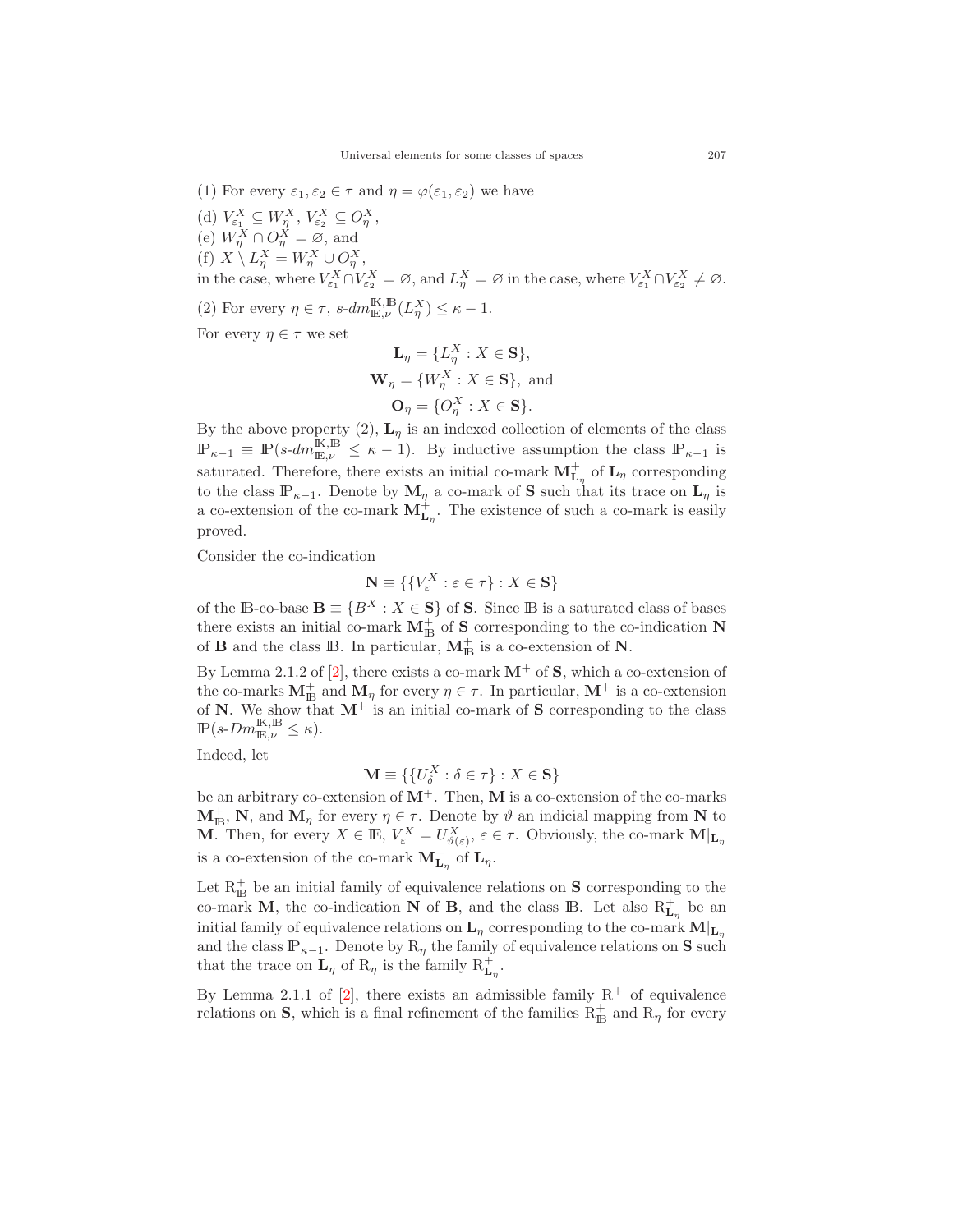$\eta \in \tau$ . In particular,  $R^+$  is M-admissible. Without loss of generality, we can suppose that  $R^+$  is  $(M, W_n)$ -admissible,  $(M, O_n)$ -admissible,  $(M, Co(W_n))$ admissible, and  $(M, Co(O_{\eta}))$ -admissible. We prove that  $R^{+}$  is an initial family of **S** corresponding to the co-mark **M** of **S** and the class  $\mathbb{P}(s\text{-}Dm_{\mathbb{E},\nu}^{\mathbb{K},\mathbb{B}} \leq \kappa)$ . For this purpose we consider an arbitrary admissible family R of equivalence relations on  $S$ , which is a final refinement of  $R^+$ , and prove that for every  $\mathbf{L} \in C^{\diamond}(R)$  the space  $T(\mathbf{L})$  belongs to  $\mathbb{P}(s\text{-}Dm_{\mathbb{E},\nu}^{\mathbb{K},\mathbb{B}} \leq \kappa)$ . Let  $\mathbf{L} \in C^{\diamond}(R)$ . Since **IB** is a saturated class, we have  $(B_{\diamondsuit,\vartheta(\tau)}^{\mathbf{L}},\mathcal{T}(\mathbf{L}))\in\mathbb{B}$ . We show that the base  $B_{\diamondsuit,\vartheta(\tau)}^{\mathbf{L}}$  of  $T(\mathbf{L})$  satisfies condition (2) of Definition 4.2, that is for every  $U_{\delta_1}^{\mathrm{T}}(\mathbf{H}_1)$  and  $U_{\delta_2}^{\mathrm{T}}(\mathbf{H}_2)$  of  $B_{\diamondsuit,\vartheta(\tau)}^{\mathbf{L}}$  (where  $\mathbf{H}_1, \mathbf{H}_2 \subseteq \mathbf{L}$ ), with

$$
U_{\delta_1}^{\mathrm{T}}(\mathbf{H}_1) \cap U_{\delta_2}^{\mathrm{T}}(\mathbf{H}_2) = \varnothing \tag{5}
$$

there exists a subset L of T(L) separating  $U_{\delta_1}^{\text{T}}(\mathbf{H}_1)$  and  $U_{\delta_2}^{\text{T}}(\mathbf{H}_2)$  such that  $s\text{-}dm_{\mathbb{E},\nu}^{\mathbb{K},\mathbb{B}}(L) \leq \kappa - 1.$ 

Consider two elements  $U_{\delta_1}^{\rm T}(\mathbf{H}_1)$ ,  $U_{\delta_2}^{\rm T}(\mathbf{H}_2)$  of  $B_{\diamondsuit,\vartheta(\tau)}^{\rm L}$  satisfying relation (5). First we suppose that  $H_1 \cap H_2 = \emptyset$ . Then,

(g)  $U_{\delta_1}^{\mathrm{T}}(\mathbf{H}_1) \subseteq \mathrm{T}(\mathbf{H}_1), U_{\delta_2}^{\mathrm{T}}(\mathbf{H}_2) \subseteq \mathrm{T}(\mathbf{L} \setminus \mathbf{H}_1),$ (h)  $T(\mathbf{H}_1) \cap T(\mathbf{L} \setminus \mathbf{H}_1) = \emptyset$ , and (i)  $T(\mathbf{L}) = T(\mathbf{H}_1) \cup T(\mathbf{L} \setminus \mathbf{H}_1).$ 

Therefore, the empty set separates the sets  $U_{\delta_1}^{\mathrm{T}}(\mathbf{H}_1)$  and  $U_{\delta_2}^{\mathrm{T}}(\mathbf{H}_2)$ . Since  $s\text{-}dm_{\mathbb{E},\nu}^{\mathbb{K},\mathbb{B}}(\varnothing) = -1 < \kappa$ , we have  $s\text{-}Dm_{\mathbb{E},\nu}^{\mathbb{K},\mathbb{B}}(\mathcal{T}(\mathbf{L})) \leq \kappa$ .

Now, we suppose that  $H_1 \cap H_2 \neq \emptyset$ . Let  $H = H_1 \cap H_2$ ,  $\vartheta^{-1}(\delta_1) = \varepsilon_1$ ,  $\vartheta^{-1}(\delta_2) = \varepsilon_2$ , and  $\eta = \varphi(\varepsilon_1, \varepsilon_2)$ . We prove that  $T(\mathbf{H}|_{\mathbf{L}_\eta})$  separates the sets  $U_{\delta_1}^{\mathrm{T}}(\mathbf{H}_1)$  and  $U_{\delta_2}^{\mathrm{T}}(\mathbf{H}_2)$ , and  $s\text{-}dm_{\mathbb{E},\nu}^{\mathbb{K},\mathbb{B}}(\mathrm{T}(\mathbf{H}|_{\mathbf{L}_{\eta}})) \leq \kappa - 1 < \kappa$ .

Since  $\mathbb{P}_{\kappa-1}$  is a saturated class of spaces, the subspace  $\mathrm{T}(\mathbf{H}|_{\mathbf{L}_{\eta}})$  of  $\mathrm{T}(\mathbf{M}|_{\mathbf{L}_{\eta}}, \mathrm{R}|_{\mathbf{L}_{\eta}})$ belongs to  $\mathbb{P}_{\kappa-1}$ . Hence,

$$
s\text{-}dm_{\mathbb{E},\nu}^{\mathbb{K},\mathbb{B}}(\mathcal{T}(\mathbf{H}|_{\mathbf{L}_{\eta}})) \leq \kappa - 1 < \kappa.
$$

We prove that the subset  $T(\mathbf{H}|_{\mathbf{L}_{\eta}})$  of  $T(\mathbf{L})$  separates  $U_{\delta_1}^T(\mathbf{H}_1)$  and  $U_{\delta_2}^T(\mathbf{H}_2)$ . Suppose that  $X \in \mathbf{H}$ . Since the subsets  $V_{\varepsilon_1}^X$  and  $V_{\varepsilon_2}^X$  of X are disjoint, by condition (1) we have

(k) 
$$
V_{\varepsilon_1}^X \subseteq W_{\eta}^X
$$
,  $V_{\varepsilon_2}^X \subseteq O_{\eta}^X$ ,  
\n(l)  $W_{\eta}^X \cap O_{\eta}^X = \varnothing$ , and  
\n(m)  $X \setminus L_{\eta}^X = W_{\eta}^X \cup O_{\eta}^X$ .

The above relations imply that

(n)  $U_{\delta_1}^{\mathrm{T}}(\mathbf{H}) \subseteq \mathrm{T}(\mathbf{H}|\mathbf{w}_\eta) = \mathrm{T}|\mathbf{w}_\eta \cap \mathrm{T}(\mathbf{H}), U_{\delta_2}^{\mathrm{T}}(\mathbf{H}) \subseteq \mathrm{T}(\mathbf{H}|\mathbf{o}_\eta) = \mathrm{T}|\mathbf{o}_\eta \cap \mathrm{T}(\mathbf{H}),$ (o)  $T(\mathbf{H}|\mathbf{w}_n) \cap T(\mathbf{H}|\mathbf{o}_n) = \varnothing$ , and (p)  $T(H) \setminus T(H|_{L_{\eta}}) = T(H|_{W_{\eta}}) \cup T(H|_{O_{\eta}}).$ 

Since the restriction  $\mathbf{W}_\eta$  of **S** is open and the family R is  $(\mathbf{M}, \mathbf{Co}(\mathbf{W}_\eta))$ -admissible, by Lemma 1.4.7 of [\[2\]](#page-18-4), the subset  $T|\mathbf{w}_n$  of T is open. Similarly,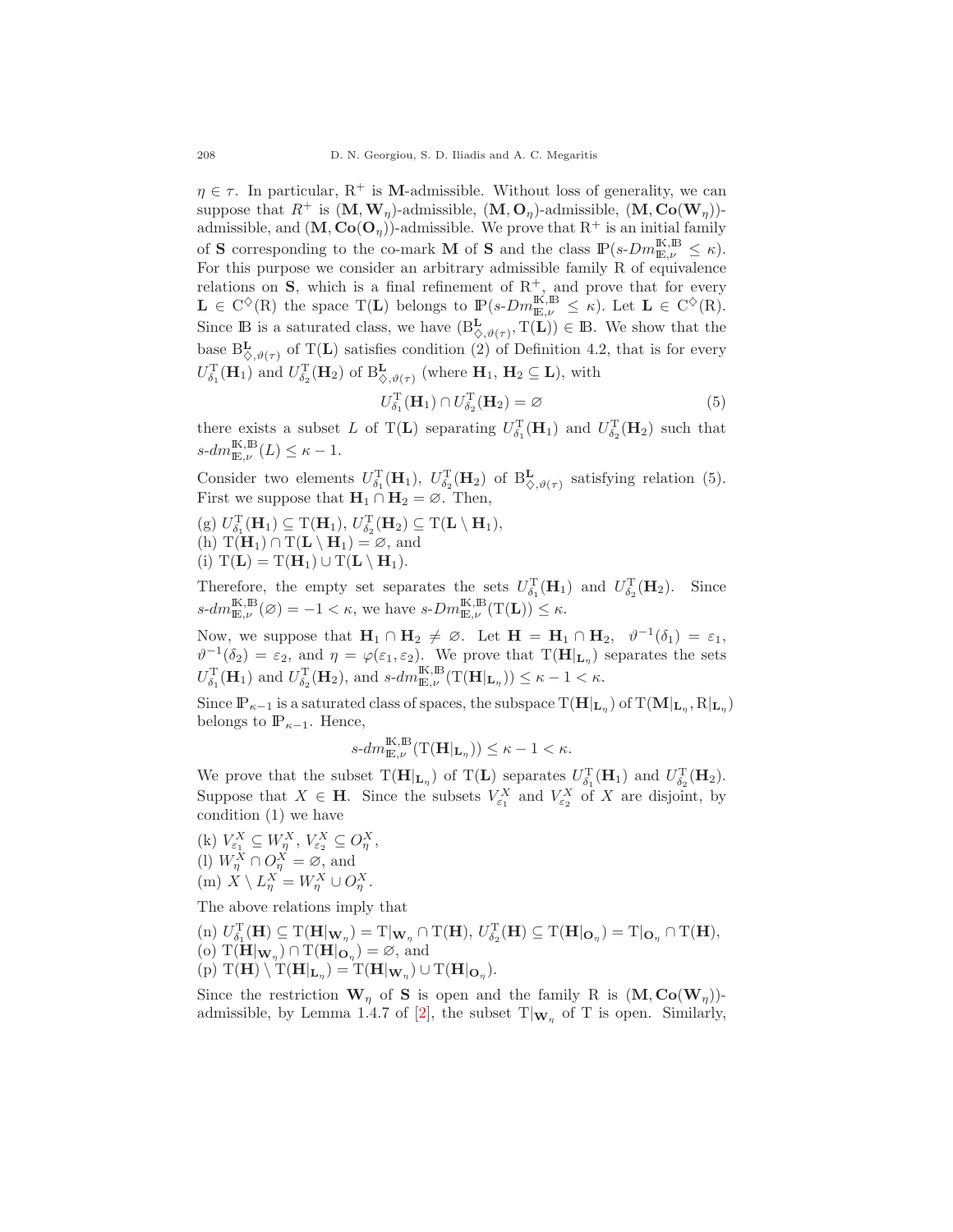the subset  $T|_{\mathbf{O}_n}$  of T is open. Also, since the subset  $T(\mathbf{H})$  of T is open and  $T(H) \subseteq T(L)$ , the sets  $T(H|_{\mathbf{W}_{\eta}})$  and  $T(H|_{\mathbf{O}_{\eta}})$  are open in  $T(L)$ .

Setting

$$
W = \text{T}(\mathbf{H}_1 \setminus \mathbf{H}) \cup \text{T}(\mathbf{H}|_{\mathbf{W}_n}) \text{ and } O = \text{T}(\mathbf{L} \setminus \mathbf{H}_1) \cup \text{T}(\mathbf{H}|_{\mathbf{O}_n})
$$

we have

(q)  $U_{\delta_1}^{\mathrm{T}}(\mathbf{H}_1) \subseteq W, U_{\delta_2}^{\mathrm{T}}(\mathbf{H}_2) \subseteq O,$  $(r) W \cap O = \emptyset$ , and (s)  $T(L) \setminus T(H|_{L_{\eta}}) = W \cup O.$ 

Therefore, the subset  $T(H|_{L_{\eta}})$  of  $T(L)$  separates the sets  $U_{\delta_1}^T(H_1)$  and  $U_{\delta_1}^T(H_2)$ . Thus, the class  $\mathbb{P}(s\text{-}Dm_{\mathbb{E},\nu}^{\mathbb{K},\mathbb{B}} \leq \kappa)$  is saturated.

Now, we prove that the class  $\mathbb{P}(s\text{-}dm_{\mathbb{E},\nu}^{\mathbb{K},\mathbb{B}} \leq \kappa)$  is saturated. Let **S** be a indexed collection of elements of  $\mathbb{P}(s\text{-}dm_{\mathbb{E},\nu}^{\mathbb{K},\mathbb{B}} \leq \kappa)$ . For every  $X \in \mathbf{S}$  there exists an indexed set  $\{Q_i^X : i \in \nu\}$  of subsets of X such that

- (3)  $X = \cup \{Q_i^X : i \in \nu\}.$
- (4) For every  $i \in \nu$ , the subset  $Q_i^X$  of X is closed and  $(Q_i^X, X) \in \mathbb{K}$ .
- (5) For every  $i \in \nu$ ,  $s$ - $Dm_{\mathbb{E},\nu}^{\mathbb{K},\mathbb{B}}(Q_i^X) \leq \kappa$ .

We set  $\mathbf{Q}_i = \{Q_i^X : X \in \mathbf{S}\}, i \in \nu$ . By the preceding, the class  $\mathbf{P} \equiv$  $\mathbb{P}(s\text{-}Dm_{\mathbb{E},\nu}^{\mathbb{K},\mathbb{B}} \leq \kappa)$  is saturated. By property (5),  $\mathbf{Q}_i$  is an indexed collection of elements of the class **IP**. Therefore, there exists an initial co-mark  $M_{\mathbf{Q}_i}^+$ of  $\mathbf{Q}_i$  corresponding to the class **IP**. Denote by  $\mathbf{M}_i$  a co-mark of **S** such that its trace on  $\mathbf{Q}_i$  is a co-extension of the co-mark  $\mathbf{M}_{\mathbf{Q}_i}^+$ .

By property (4), the restriction  $\mathbf{Q}_i$  of S is a IK-restriction. Since IK is a saturated class of subsets, for every  $i \in \nu$  there exists an initial co-mark  $\mathbf{M}^+_{\mathbf{K},i}$ of S corresponding to the IK-restriction  $Q_i$ .

By Lemma 2.1.2 of [\[2\]](#page-18-4), there exists a co-mark  $M^+$  of S, which a co-extension of the co-marks  $\mathbf{M}_i$  and  $\mathbf{M}_{\mathbb{K},i}^+$  for every  $i \in \nu$ . We show that  $\mathbf{M}^+$  is an initial co-mark of **S** corresponding to the class  $\mathbb{P}(s \text{-} dm_{\mathbb{E},\nu}^{\mathbb{K},\mathbb{B}} \leq \kappa)$ .

Indeed, let

$$
\mathbf{M} \equiv \{ \{ U_{\delta}^X : \delta \in \tau \} : X \in \mathbf{S} \}
$$

be an arbitrary co-extension of  $M^+$ . Then, M is a co-extension of the co-marks  $M_i$  and  $M_{\text{IK},i}^+$  and the co-mark  $M|_{\text{Q}_i}$  is a co-extension of the co-mark  $M_{\text{Q}_i}^+$  of  $\mathbf{Q}_i, i \in \nu$ .

Let  $R_{\mathbf{Q}_i}^+$  be an initial family of equivalence relations on  $\mathbf{Q}_i$  corresponding to the co-mark  $M|_{Q_i}$  and the class  $P$ . Denote by  $R_i$  the family of equivalence relations on **S** such that the trace on  $\mathbf{Q}_i$  of  $\mathbf{R}_i$  is the family  $\mathbf{R}_{\mathbf{Q}_i}^+$ . Let also  $\mathbf{R}_{\mathbf{K},i}^+$ be an initial family of equivalence relations on S corresponding to the co-mark **M** and the **IK**-restriction  $Q_i$ .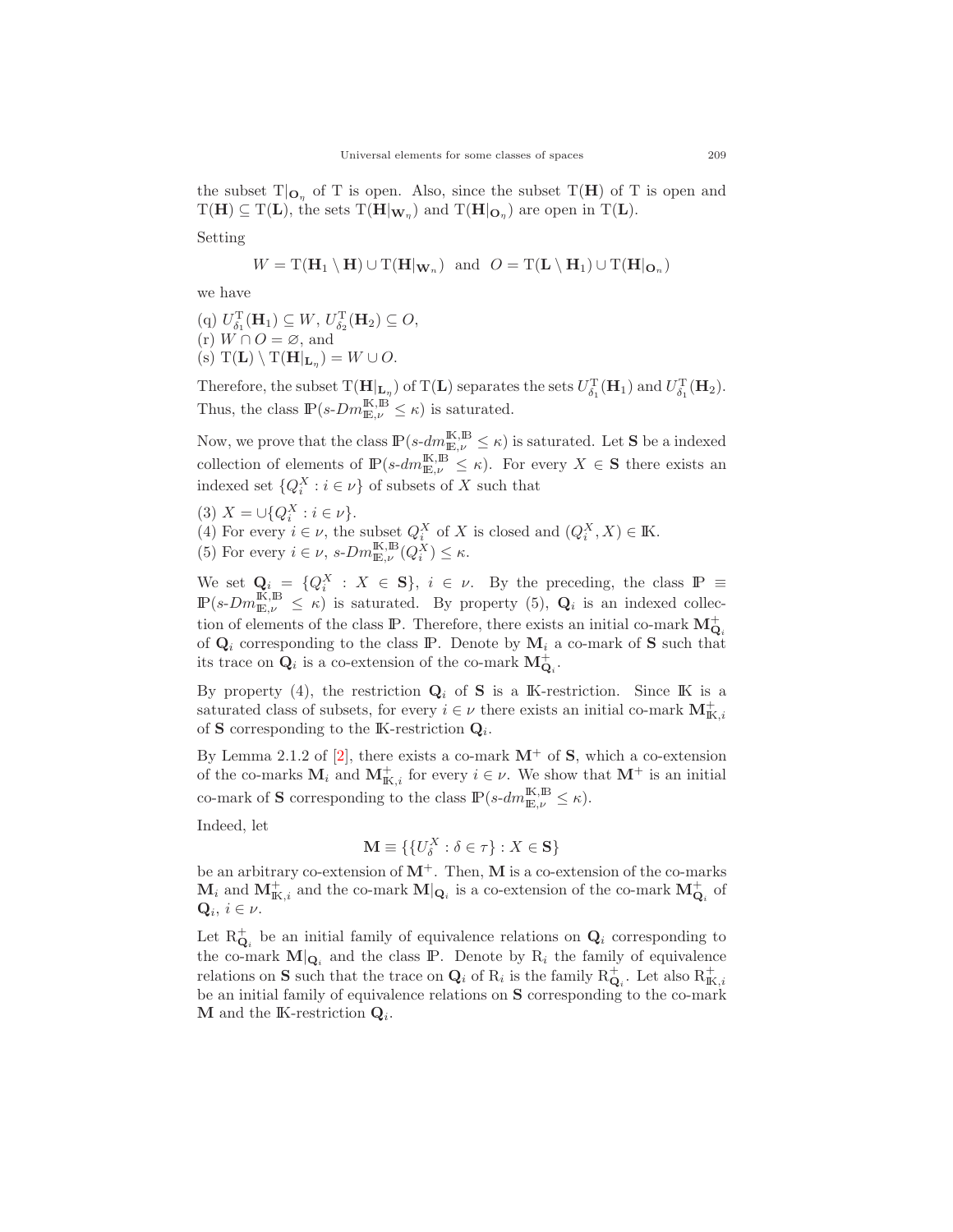By Lemma 2.1.1 of [\[2\]](#page-18-4), there exists an admissible family  $R^+$  of equivalence relations on **S**, which is a final refinement of the families  $R_i$  and  $R_{\mathbb{K},i}^+$ ,  $i \in \nu$ . Therefore,  $R^+$  is an M-admissible family.

We prove that  $R^+$  is an initial family of **S** corresponding to the co-mark **M** of **S** and the class  $\mathbb{P}(s\text{-}dm_{\mathbb{E},\nu}^{\mathbb{K},\mathbb{B}} \leq \kappa)$ . For this purpose, we consider an arbitrary admissible family R of equivalence relations on S, which is a final refinement of R<sup>+</sup>. Then, R is a final refinement of the families  $R_i$  and  $R_{\mathbb{K},i}^+$  for every  $i \in \nu$ . We need to prove that for every  $\mathbf{L} \in C^{\diamond}(R)$ ,  $T(\mathbf{L}) \in \mathbb{P}(s \text{-} dm_{\mathbb{E},\nu}^{\mathbb{K},\mathbb{B}} \leq \kappa)$ . Let  $\mathbf{L} \in C^{\diamond}(R)$ . It suffices to show that  $T(\mathbf{L}) = \bigcup \{T_i(\mathbf{L}) : i \in \nu\}$  such that

- (t) the subset  $T_i(L)$  of  $T(L)$  is closed,
- (u)  $(T_i(L), T(L)) \in \mathbb{K}$ , and
- (v)  $s\text{-}Dm_{\mathbb{E},\nu}^{\mathbb{K},\mathbb{B}}(\mathrm{T}_i(\mathbf{L})) \leq \kappa, i \in \nu.$

We set  $T_i(L) = T(L|_{Q_i}), i \in \nu$ . It is easy to verify that the subset  $T(L|_{Q_i})$  of  $T(L)$  is closed and  $T(L) = \cup \{T(L|_{\mathbf{Q}_i}) : i \in \nu\}$ . Since IK is a saturated class of subsets,  $(T(L|_{\mathbf{Q}_i}), T(L)) \in \mathbb{K}$ . Since P is a saturated class, the subspace  $T(L|_{\mathbf{Q}_i})$  of  $T(M|_{\mathbf{Q}_i}, R|_{\mathbf{Q}_i})$  belongs to P. Hence,  $s$ - $Dm_{\mathbf{E},\nu}^{\text{IK},\text{B}}(T(L|_{\mathbf{Q}_i})) \leq \kappa$ .

Thus, by condition (3) of Definition 4.2,  $s$ - $dm_{\mathbb{E},\nu}^{\mathbb{K},\mathbb{B}}(T(\mathbf{L})) \leq \kappa$  proving that the class  $\mathbb{P}(s \text{-} dm_{\mathbb{E},\nu}^{\mathbb{K},\mathbb{B}} \leq \kappa)$  is saturated.

Corollary 4.7. For every  $\kappa \in \omega$  in the classes

$$
\mathbb{P}(s \text{-} dm_{\mathbb{E}, \nu}^{\mathbb{K}, \mathbb{B}} \le \kappa) \quad \text{and} \quad \mathbb{P}(s \text{-} D m_{\mathbb{E}, \nu}^{\mathbb{K}, \mathbb{B}} \le \kappa)
$$

there exist universal elements.

**Corollary 4.8.** Let  $\mathbb{P}$  be one of the following classes

- (a) the class of all (completely) regular spaces of weight  $\leq \tau$ ,
- (b) the class of all (completely) regular countable-dimensi-onal spaces of weight  $\leq \tau$ ,
- (c) the class of all (completely) regular strongly countable-dimensional spaces of weight  $\leq \tau$ .
- (d) the class of all (completely) regular locally finite-dimensional spaces of weight  $\leq \tau$ , and
- (e) the class of all (completely) regular spaces X of weight  $\leq \tau$  such that  $\text{ind}(X) \leq \alpha \in \tau^+.$

Then, for every  $\kappa \in \omega$  in the classes

$$
\mathbb{P}(s \text{-} dm_{\mathbb{E}, \nu}^{\mathbb{K}, \mathbb{B}} \le \kappa) \cap \mathbb{P} \quad \text{and} \quad \mathbb{P}(s \text{-} D m_{\mathbb{E}, \nu}^{\mathbb{K}, \mathbb{B}} \le \kappa) \cap \mathbb{P}
$$

there exist universal elements.

## 5. Questions

Question 5.1. Does there exists a universal element in the class of all spaces X with  $dm_{\mathbb{E},\nu}^{\mathbb{K},\mathbb{B}}(X) \leq \alpha$  or in the class of all spaces X with  $Dm_{\mathbb{E},\nu}^{\mathbb{K},\mathbb{B}}(X) \leq \alpha$ , where  $\alpha$  is an ordinal.